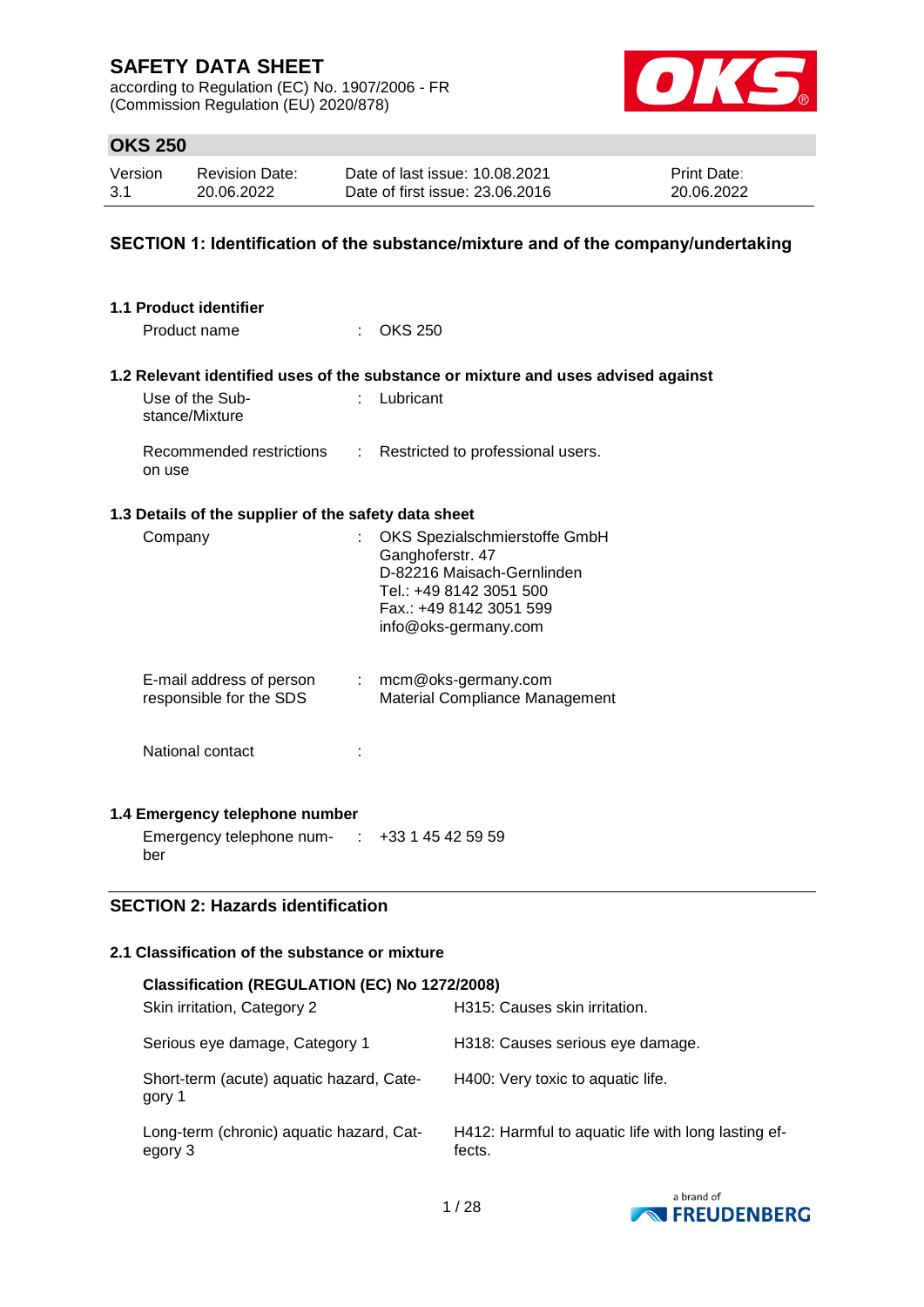according to Regulation (EC) No. 1907/2006 - FR (Commission Regulation (EU) 2020/878)



### **OKS 250**

| Version | Revision Date: | Date of last issue: 10.08.2021  | <b>Print Date:</b> |
|---------|----------------|---------------------------------|--------------------|
| 3.1     | 20.06.2022     | Date of first issue: 23,06,2016 | 20.06.2022         |

#### **2.2 Label elements**

| Labelling (REGULATION (EC) No 1272/2008)<br>Hazard pictograms |  |                                                                    |                                                                                                                                                                                                                    |  |
|---------------------------------------------------------------|--|--------------------------------------------------------------------|--------------------------------------------------------------------------------------------------------------------------------------------------------------------------------------------------------------------|--|
| Signal word                                                   |  | Danger                                                             |                                                                                                                                                                                                                    |  |
| Hazard statements                                             |  | H315<br>H318<br>H410                                               | Causes skin irritation.<br>Causes serious eye damage.<br>Very toxic to aquatic life with long lasting<br>effects.                                                                                                  |  |
| Precautionary statements                                      |  | <b>Prevention:</b><br>P <sub>264</sub><br>P273<br>P <sub>280</sub> | Wash skin thoroughly after handling.<br>Avoid release to the environment.<br>Wear protective gloves/ eye protection/ face<br>protection.                                                                           |  |
|                                                               |  | Response:                                                          |                                                                                                                                                                                                                    |  |
|                                                               |  |                                                                    | $P305 + P351 + P338 + P310$ IF IN EYES: Rinse cautiously<br>with water for several minutes. Remove<br>contact lenses, if present and easy to do.<br>Continue rinsing. Immediately call a<br>POISON CENTER/ doctor. |  |
|                                                               |  | P332 + P313                                                        | If skin irritation occurs: Get medical advice/<br>attention.                                                                                                                                                       |  |
|                                                               |  | P391                                                               | Collect spillage.                                                                                                                                                                                                  |  |

### **Hazardous components which must be listed on the label:**

calcium dihydroxide

### **Additional Labelling**

| EUH208 | Contains Molybdenum trioxide, reaction products with bis[O,O-bis(2-ethylhexyl)]<br>hydrogen dithiophosphate. May produce an allergic reaction. |
|--------|------------------------------------------------------------------------------------------------------------------------------------------------|
| EUH212 | Warning! Hazardous respirable dust may be formed when used. Do not breathe<br>dust.                                                            |

### **2.3 Other hazards**

This substance/mixture contains no components considered to be either persistent, bioaccumulative and toxic (PBT), or very persistent and very bioaccumulative (vPvB) at levels of 0.1% or higher.

Ecological information: The substance/mixture does not contain components considered to have endocrine disrupting properties according to REACH Article 57(f) or Commission Delegated regulation (EU) 2017/2100 or Commission Regulation (EU) 2018/605 at levels of 0.1% or higher.

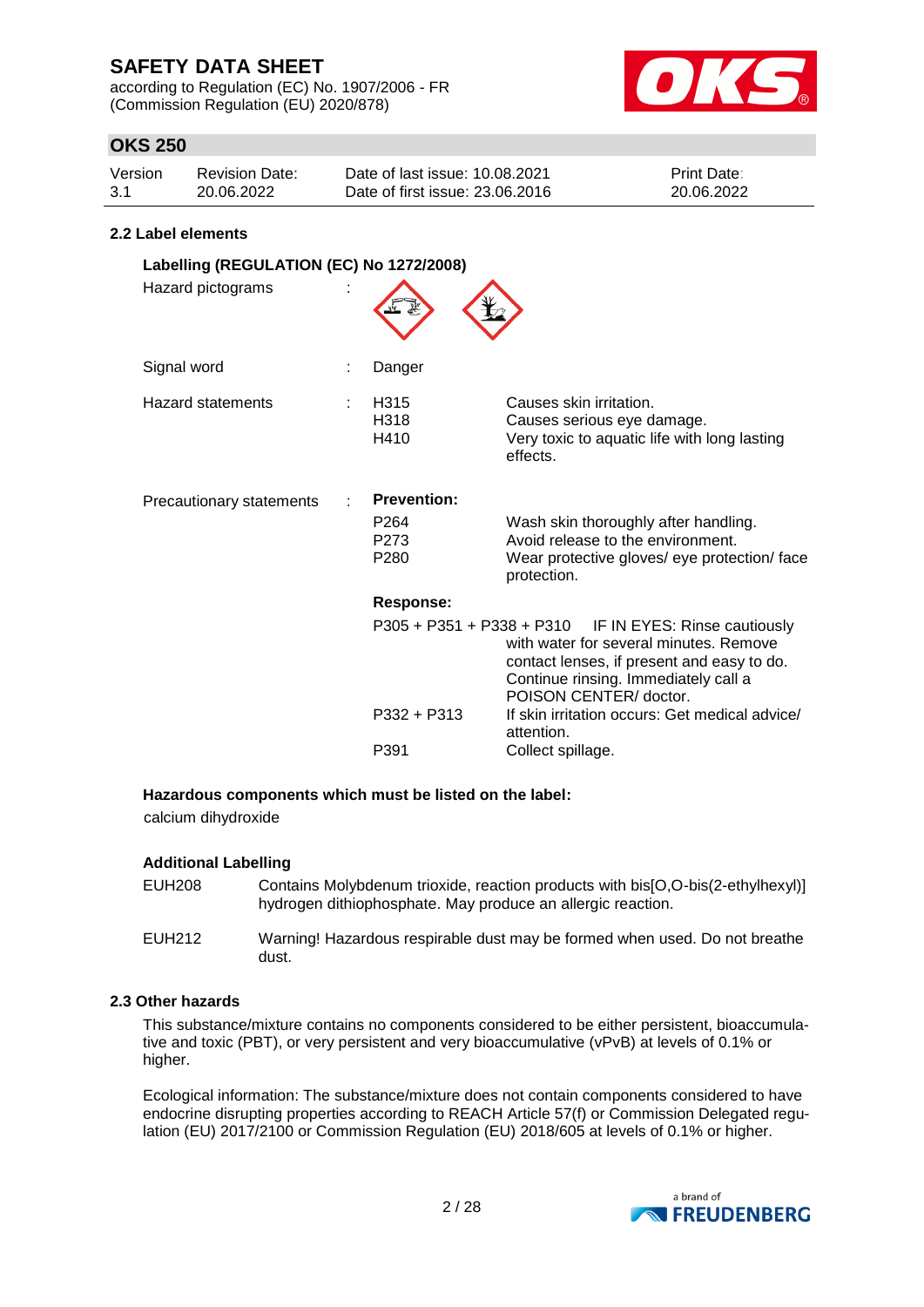according to Regulation (EC) No. 1907/2006 - FR (Commission Regulation (EU) 2020/878)



### **OKS 250**

| Version | <b>Revision Date:</b> | Date of last issue: 10.08.2021  | <b>Print Date:</b> |
|---------|-----------------------|---------------------------------|--------------------|
| -3.1    | 20.06.2022            | Date of first issue: 23,06,2016 | 20.06.2022         |

Toxicological information: The substance/mixture does not contain components considered to have endocrine disrupting properties according to REACH Article 57(f) or Commission Delegated regulation (EU) 2017/2100 or Commission Regulation (EU) 2018/605 at levels of 0.1% or higher.

### **SECTION 3: Composition/information on ingredients**

### **3.2 Mixtures**

Chemical nature : Synthetic hydrocarbon oil solid lubricant polyurea

### **Components**

| Chemical name                                                                                                             | CAS-No.<br>EC-No.<br>Index-No.<br>Registration number      | Classification                                                                                                    | specific concen-<br>tration limit<br>M-Factor<br><b>Notes</b><br>Acute toxicity<br>estimate | Concentration<br>(% w/w) |
|---------------------------------------------------------------------------------------------------------------------------|------------------------------------------------------------|-------------------------------------------------------------------------------------------------------------------|---------------------------------------------------------------------------------------------|--------------------------|
| calcium dihydroxide                                                                                                       | 1305-62-0<br>215-137-3<br>01-2119475151-45-<br><b>XXXX</b> | Skin Irrit.2; H315<br>Eye Dam.1; H318<br>STOT SE3; H335                                                           |                                                                                             | $>= 10 - 20$             |
| Amines, N-C16-C18-<br>alkyl-(evennumbered,<br>C18 unsaturated)<br>propane-1,3-<br>diaminium di[(9Z)-<br>octadec-9-enoate] | 800-362-7<br>01-2119974117-33-<br><b>XXXX</b>              | Skin Irrit.2; H315<br>Eye Irrit.2; H319<br>STOT RE2; H373<br>Aquatic Acute1;<br>H400<br>Aquatic Chronic2;<br>H411 | M-Factor: 10/1                                                                              | $>= 2.5 - 10$            |
| distillates (petroleum),<br>solvent-refined heavy<br>paraffinic                                                           | 64741-88-4<br>265-090-8<br>649-454-00-7                    | Asp. Tox.1; H304                                                                                                  | Note L                                                                                      | $>= 1 - 10$              |
| Molybdenum trioxide,<br>reaction products with<br>bis[O,O-bis(2-<br>ethylhexyl)] hydrogen<br>dithiophosphate              | 947-946-9<br>01-2120772600-59-<br><b>XXXX</b>              | Skin Irrit.2; H315<br>Skin Sens.1B;<br>H317<br>Aquatic Chronic4;<br>H413                                          |                                                                                             | $>= 0,25 - 1$            |
| Substances with a workplace exposure limit :                                                                              |                                                            |                                                                                                                   |                                                                                             |                          |
| titanium dioxide; [in<br>powder form contain-<br>ing <1 % of particles<br>with aerodynamic                                | 13463-67-7<br>236-675-5<br>01-2119489379-17-               | Not classified                                                                                                    |                                                                                             | $>= 20 - 30$             |

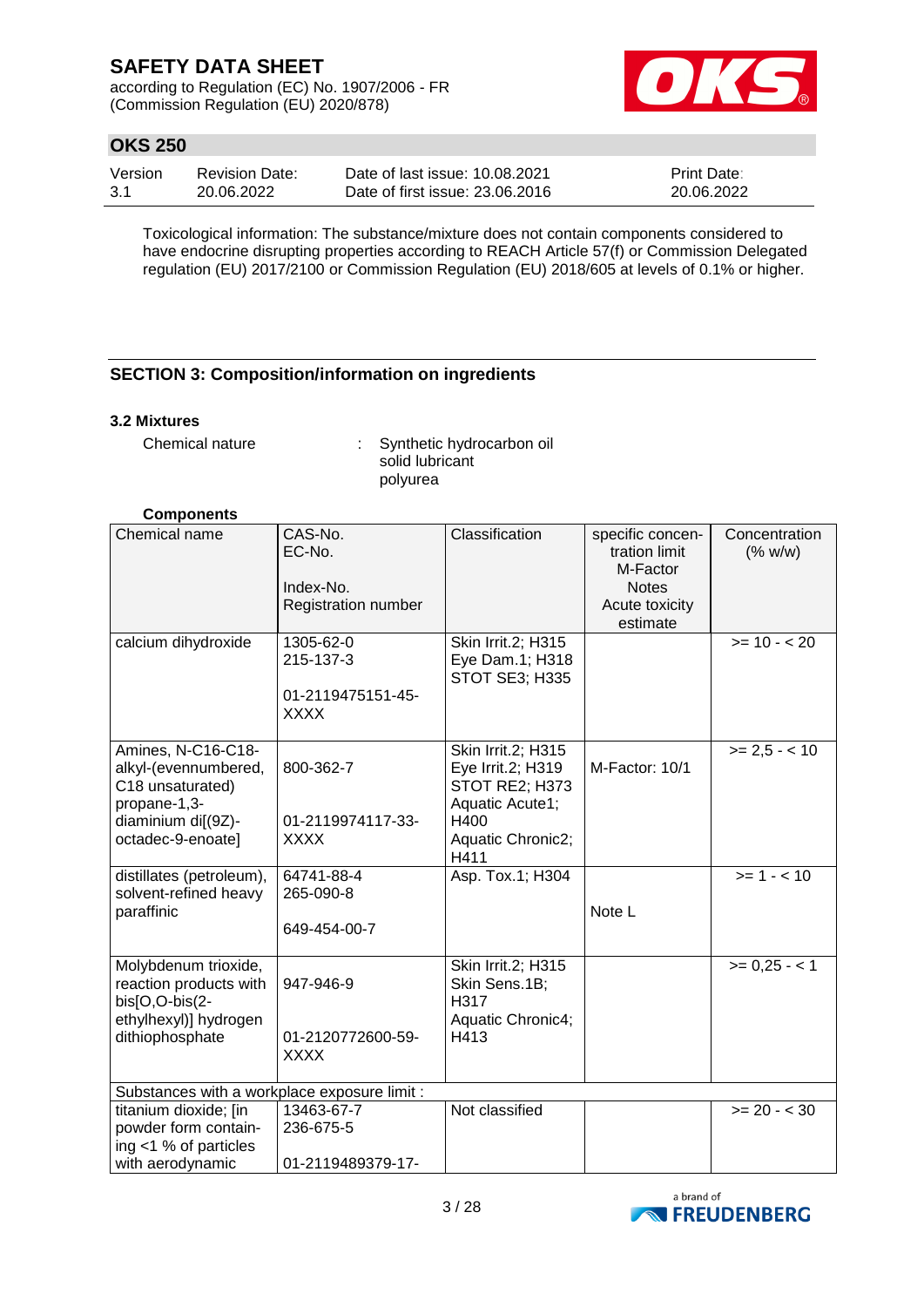according to Regulation (EC) No. 1907/2006 - FR (Commission Regulation (EU) 2020/878)



### **OKS 250**

| Version<br>3.1             | <b>Revision Date:</b><br>20.06.2022 |             | Date of last issue: 10.08.2021<br>Date of first issue: 23.06.2016 | Print Date:<br>20.06.2022 |
|----------------------------|-------------------------------------|-------------|-------------------------------------------------------------------|---------------------------|
| diameter $\leq 10 \mu m$ ] |                                     | <b>XXXX</b> |                                                                   |                           |

For explanation of abbreviations see section 16.

### **SECTION 4: First aid measures**

### **4.1 Description of first aid measures**

| If inhaled              | Remove person to fresh air. If signs/symptoms continue, get<br>medical attention.<br>Keep patient warm and at rest.<br>If unconscious, place in recovery position and seek medical<br>advice.<br>Keep respiratory tract clear.<br>If breathing is irregular or stopped, administer artificial respira-<br>tion. |
|-------------------------|-----------------------------------------------------------------------------------------------------------------------------------------------------------------------------------------------------------------------------------------------------------------------------------------------------------------|
| In case of skin contact | Take off all contaminated clothing immediately.<br>Wash off immediately with soap and plenty of water.<br>Get medical attention immediately if irritation develops and<br>persists.<br>Wash clothing before reuse.<br>Thoroughly clean shoes before reuse.                                                      |
| In case of eye contact  | Rinse immediately with plenty of water, also under the eyelids,<br>for at least 10 minutes.<br>Get medical attention immediately.                                                                                                                                                                               |
| If swallowed            | Move the victim to fresh air.<br>If unconscious, place in recovery position and seek medical<br>advice.<br>Keep respiratory tract clear.<br>Do not induce vomiting without medical advice.<br>Obtain medical attention.<br>Never give anything by mouth to an unconscious person.                               |
|                         | 4.2 Most important symptoms and effects, both acute and delayed                                                                                                                                                                                                                                                 |
| Symptoms                | Skin contact may provoke the following symptoms:<br>Erythema<br>Allergic appearance                                                                                                                                                                                                                             |
| <b>Risks</b>            | Causes skin irritation.<br>May cause an allergic skin reaction.                                                                                                                                                                                                                                                 |
|                         | 4.3 Indication of any immediate medical attention and special treatment needed                                                                                                                                                                                                                                  |
| Treatment               | The first aid procedure should be established in consultation<br>with the doctor responsible for industrial medicine.<br>Treat symptomatically.                                                                                                                                                                 |
|                         |                                                                                                                                                                                                                                                                                                                 |

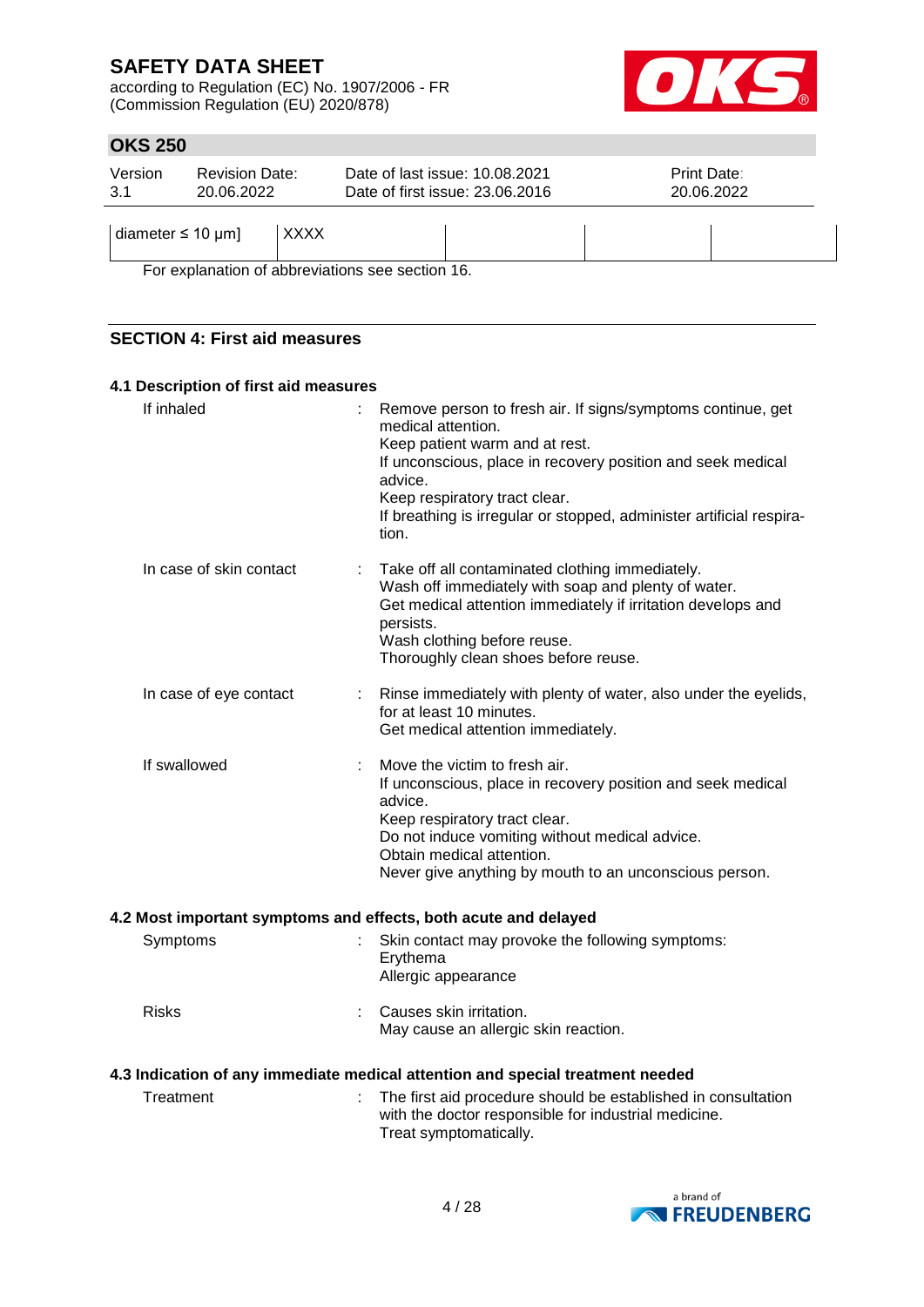according to Regulation (EC) No. 1907/2006 - FR (Commission Regulation (EU) 2020/878)



### **OKS 250**

| Version | <b>Revision Date:</b> | Date of last issue: 10.08.2021  | <b>Print Date:</b> |
|---------|-----------------------|---------------------------------|--------------------|
| -3.1    | 20.06.2022            | Date of first issue: 23,06,2016 | 20.06.2022         |

### **SECTION 5: Firefighting measures**

### **5.1 Extinguishing media**

| Suitable extinguishing media :                            | Use water spray, alcohol-resistant foam, dry chemical or car-<br>bon dioxide.                                                                                           |
|-----------------------------------------------------------|-------------------------------------------------------------------------------------------------------------------------------------------------------------------------|
| Unsuitable extinguishing<br>media                         | : High volume water jet                                                                                                                                                 |
| 5.2 Special hazards arising from the substance or mixture |                                                                                                                                                                         |
| Hazardous combustion prod- :<br>ucts                      | Carbon oxides<br>Nitrogen oxides (NOx)<br>Oxides of phosphorus<br>Metal oxides                                                                                          |
| 5.3 Advice for firefighters                               |                                                                                                                                                                         |
| Special protective equipment :<br>for firefighters        | In the event of fire, wear self-contained breathing apparatus.<br>Use personal protective equipment. Exposure to decomposi-<br>tion products may be a hazard to health. |
| Further information                                       | Standard procedure for chemical fires.<br>Collect contaminated fire extinguishing water separately. This<br>must not be discharged into drains.                         |

### **SECTION 6: Accidental release measures**

#### **6.1 Personal precautions, protective equipment and emergency procedures**

| Personal precautions | Evacuate personnel to safe areas.<br>Use the indicated respiratory protection if the occupational<br>exposure limit is exceeded and/or in case of product release<br>(dust).<br>Do not breathe vapours, aerosols.<br>Refer to protective measures listed in sections 7 and 8. |
|----------------------|-------------------------------------------------------------------------------------------------------------------------------------------------------------------------------------------------------------------------------------------------------------------------------|
|                      |                                                                                                                                                                                                                                                                               |

### **6.2 Environmental precautions**

| Environmental precautions | : Do not allow contact with soil, surface or ground water.    |
|---------------------------|---------------------------------------------------------------|
|                           | If the product contaminates rivers and lakes or drains inform |
|                           | respective authorities.                                       |

### **6.3 Methods and material for containment and cleaning up**

| Methods for cleaning up | Clean up promptly by sweeping or vacuum.          |
|-------------------------|---------------------------------------------------|
|                         | Keep in suitable, closed containers for disposal. |

#### **6.4 Reference to other sections**

For personal protection see section 8.

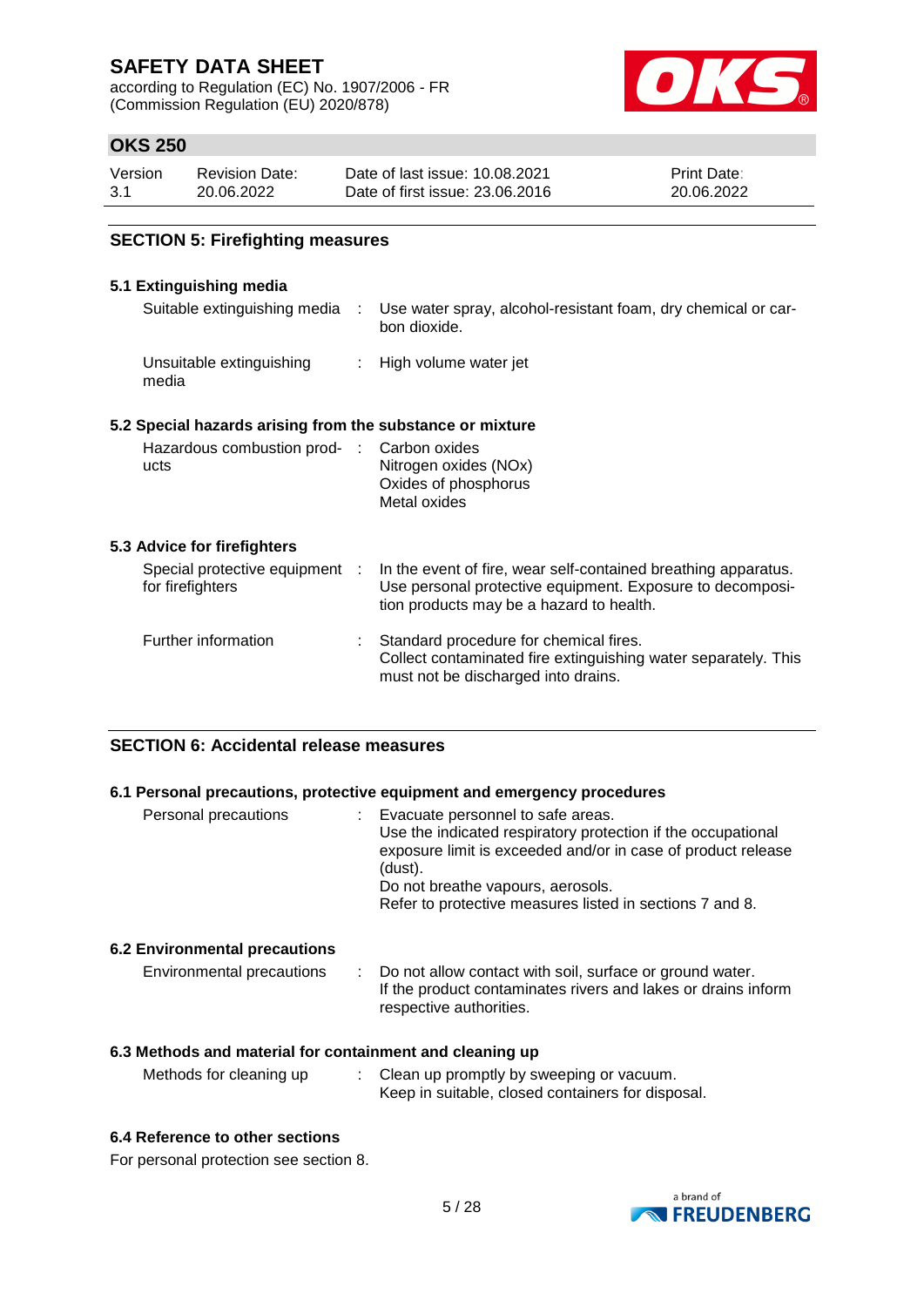according to Regulation (EC) No. 1907/2006 - FR (Commission Regulation (EU) 2020/878)



### **OKS 250**

| Version | <b>Revision Date:</b> | Date of last issue: 10.08.2021  | <b>Print Date:</b> |
|---------|-----------------------|---------------------------------|--------------------|
| 3.1     | 20.06.2022            | Date of first issue: 23,06,2016 | 20.06.2022         |

### **SECTION 7: Handling and storage**

#### **7.1 Precautions for safe handling**

| Advice on safe handling                                          |   | Do not use in areas without adequate ventilation.<br>Avoid contact with skin and eyes.<br>For personal protection see section 8.<br>Persons with a history of skin sensitisation problems or asth-<br>ma, allergies, chronic or recurrent respiratory disease should<br>not be employed in any process in which this mixture is being<br>used.<br>Smoking, eating and drinking should be prohibited in the ap-<br>plication area.<br>Wash hands and face before breaks and immediately after<br>handling the product.<br>Do not get in eyes or mouth or on skin.<br>Do not get on skin or clothing.<br>Do not ingest.<br>Do not repack.<br>These safety instructions also apply to empty packaging which<br>may still contain product residues.<br>Keep container closed when not in use. |
|------------------------------------------------------------------|---|-------------------------------------------------------------------------------------------------------------------------------------------------------------------------------------------------------------------------------------------------------------------------------------------------------------------------------------------------------------------------------------------------------------------------------------------------------------------------------------------------------------------------------------------------------------------------------------------------------------------------------------------------------------------------------------------------------------------------------------------------------------------------------------------|
| Hygiene measures                                                 |   | Wash face, hands and any exposed skin thoroughly after<br>handling.                                                                                                                                                                                                                                                                                                                                                                                                                                                                                                                                                                                                                                                                                                                       |
| 7.2 Conditions for safe storage, including any incompatibilities |   |                                                                                                                                                                                                                                                                                                                                                                                                                                                                                                                                                                                                                                                                                                                                                                                           |
| Requirements for storage<br>areas and containers                 | ÷ | Store in original container. Keep container closed when not in<br>use. Keep in a dry, cool and well-ventilated place. Containers<br>which are opened must be carefully resealed and kept upright<br>to prevent leakage. Store in accordance with the particular<br>national regulations. Keep in properly labelled containers.                                                                                                                                                                                                                                                                                                                                                                                                                                                            |

### **7.3 Specific end use(s)**

Specific use(s) : Specific instructions for handling, not required.

### **SECTION 8: Exposure controls/personal protection**

### **8.1 Control parameters**

#### **Occupational Exposure Limits**

| Components                                                                             | CAS-No.    | Value type (Form<br>of exposure) | Control parameters        | <b>Basis</b>             |
|----------------------------------------------------------------------------------------|------------|----------------------------------|---------------------------|--------------------------|
| titanium dioxide; [in<br>powder form con-<br>taining $<$ 1 % of<br>particles with aer- | 13463-67-7 | VME                              | 10 mg/m $3$<br>(Titanium) | FR VLE<br>$(2020-12-18)$ |

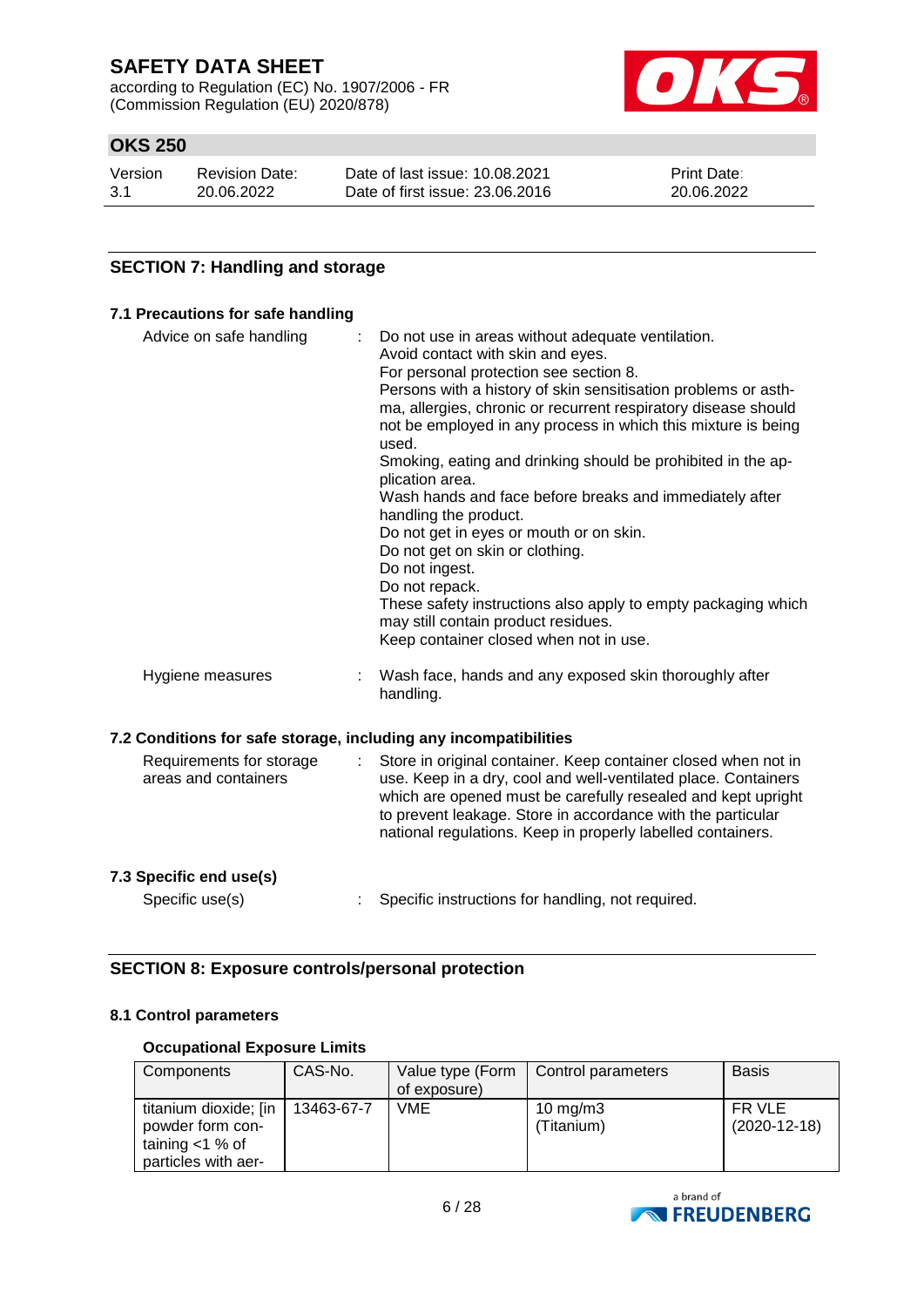according to Regulation (EC) No. 1907/2006 - FR (Commission Regulation (EU) 2020/878)



### **OKS 250**

| Version | Revision Date: | Date of last issue: 10.08.2021  | <b>Print Date:</b> |
|---------|----------------|---------------------------------|--------------------|
| 3.1     | 20.06.2022     | Date of first issue: 23,06,2016 | 20.06.2022         |

| odynamic diameter<br>$\leq 10$ µm] |           |                                                 |                                                                             |                                   |
|------------------------------------|-----------|-------------------------------------------------|-----------------------------------------------------------------------------|-----------------------------------|
|                                    |           | mans, Indicative exposure limits                | Further information: Carcinogenic category 2 - Possibly carcinogenic to hu- |                                   |
| calcium dihydrox-<br>ide           | 1305-62-0 | <b>TWA (Respirable</b><br>fraction)             | 1 $mg/m3$                                                                   | 2017/164/EU<br>$(2017 - 02 - 01)$ |
|                                    |           | Further information: Indicative                 |                                                                             |                                   |
|                                    |           | STEL (Respira-                                  | $4$ mg/m $3$                                                                | 2017/164/EU                       |
|                                    |           | ble fraction)                                   |                                                                             | $(2017 - 02 - 01)$                |
|                                    |           | Further information: Indicative                 |                                                                             |                                   |
|                                    |           | <b>VME</b> (Alveolar                            | 1 $mg/m3$                                                                   | FR VLE                            |
|                                    |           | fraction)                                       |                                                                             | $(2019-10-02)$                    |
|                                    |           | Further information: Indicative exposure limits |                                                                             |                                   |
|                                    |           | VLCT (VLE) (AI-                                 | $4$ mg/m $3$                                                                | FR VLE                            |
|                                    |           | veolar fraction)                                |                                                                             | $(2019-10-02)$                    |
|                                    |           | Further information: Indicative exposure limits |                                                                             |                                   |

**Derived No Effect Level (DNEL) according to Regulation (EC) No. 1907/2006:**

| Substance name                                                                                                            | <b>End Use</b> | <b>Exposure routes</b> | Potential health ef-<br>fects | Value                 |
|---------------------------------------------------------------------------------------------------------------------------|----------------|------------------------|-------------------------------|-----------------------|
| Benzene, mono-C10-<br>13-alkyl derivs., distn.<br>residues                                                                | Workers        | Inhalation             | Long-term systemic<br>effects | $3,2$ mg/m $3$        |
|                                                                                                                           | Workers        | Skin contact           | Long-term systemic<br>effects | $4,3$ mg/kg<br>bw/day |
| calcium dihydroxide                                                                                                       | Workers        | Inhalation             | Long-term local ef-<br>fects  | 1 $mg/m3$             |
|                                                                                                                           | Workers        | Inhalation             | Acute local effects           | $4 \text{ mg/m}$ 3    |
| Amines, N-C16-C18-<br>alkyl-(evennumbered,<br>C18 unsaturated)<br>propane-1,3-<br>diaminium di[(9Z)-<br>octadec-9-enoate] | Workers        | Skin contact           | Long-term systemic<br>effects | $0,04$ mg/kg          |
|                                                                                                                           | Workers        | Inhalation             | Long-term systemic<br>effects | $0,29$ mg/m $3$       |
| Molybdenum trioxide,<br>reaction products with<br>bis[O,O-bis(2-<br>ethylhexyl)] hydrogen<br>dithiophosphate              | Workers        | Inhalation             | Long-term systemic<br>effects | 4,93 mg/m3            |
|                                                                                                                           | Workers        | Dermal                 | Long-term systemic<br>effects | $1,4$ mg/kg<br>bw/day |

### **Predicted No Effect Concentration (PNEC) according to Regulation (EC) No. 1907/2006:**

| Substance name             | <b>Environmental Compartment</b>          | Value            |
|----------------------------|-------------------------------------------|------------------|
| Benzene, mono-C10-13-alkyl | Fresh water                               | $0,001$ mg/l     |
| derivs., distn. residues   |                                           |                  |
|                            | Intermittent use/release                  | $0,001$ mg/l     |
|                            | Marine water                              | $0 \text{ mg/l}$ |
|                            | Microbiological Activity in Sewage Treat- | $2$ mg/l         |
|                            | ment Systems                              |                  |

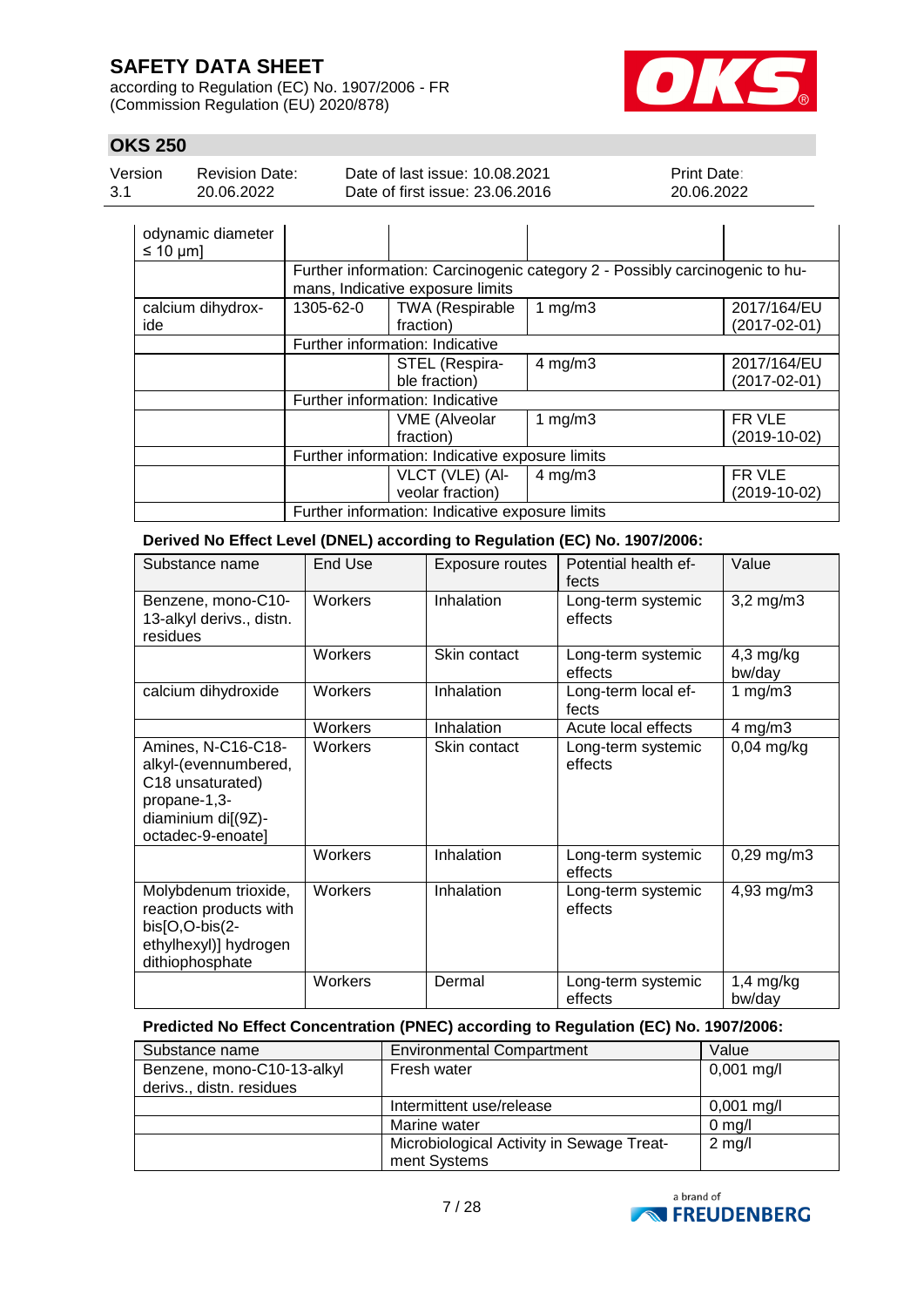according to Regulation (EC) No. 1907/2006 - FR (Commission Regulation (EU) 2020/878)



### **OKS 250**

| Version | <b>Revision Date:</b> | Date of last issue: 10.08.2021  | <b>Print Date:</b> |
|---------|-----------------------|---------------------------------|--------------------|
| -3.1    | 20.06.2022            | Date of first issue: 23,06,2016 | 20.06.2022         |

|                                                                                                                     | Fresh water sediment                                      | $1,65$ mg/kg        |
|---------------------------------------------------------------------------------------------------------------------|-----------------------------------------------------------|---------------------|
|                                                                                                                     | Marine sediment                                           | $0,165$ mg/kg       |
|                                                                                                                     | Soil                                                      | $0,329$ mg/kg       |
| calcium dihydroxide                                                                                                 | Fresh water                                               | $0,49$ mg/l         |
|                                                                                                                     | Marine water                                              | $0,32 \text{ mg/l}$ |
|                                                                                                                     | Intermittent use/release                                  | $0,49$ mg/l         |
|                                                                                                                     | Microbiological Activity in Sewage Treat-<br>ment Systems | $3$ mg/l            |
|                                                                                                                     | Soil                                                      | 1080 mg/kg          |
| Amines, N-C16-C18-alkyl-<br>(evennumbered, C18 unsaturat-<br>ed) propane-1,3-diaminium<br>di[(9Z)-octadec-9-enoate] | Fresh water                                               | 0,00638 mg/l        |
|                                                                                                                     | Marine water                                              | 0,000638 mg/l       |
|                                                                                                                     | Intermittent use/release                                  | $0,00509$ mg/l      |
|                                                                                                                     | Microbiological Activity in Sewage Treat-<br>ment Systems | 98,6 mg/l           |
|                                                                                                                     | Fresh water sediment                                      | 204 mg/kg           |
|                                                                                                                     | Marine sediment                                           | 20,4 mg/kg          |
|                                                                                                                     | Soil                                                      | 9,93 mg/kg          |

#### **8.2 Exposure controls**

### **Engineering measures**

none

### **Personal protective equipment** Eye protection : Tightly fitting safety goggles

| Hand protection<br>Material<br>Break through time<br>Protective index | : butyl-rubber<br>$:$ > 10 min<br>: Class 1 |
|-----------------------------------------------------------------------|---------------------------------------------|
| Remarks                                                               | Wear protectiv                              |

| Remarks                  | ÷  | Wear protective gloves. The break through time depends<br>amongst other things on the material, the thickness and the<br>type of glove and therefore has to be measured for each<br>case.<br>The selected protective gloves have to satisfy the specifica-<br>tions of Regulation (EU) 2016/425 and the standard EN 374<br>derived from it. |
|--------------------------|----|---------------------------------------------------------------------------------------------------------------------------------------------------------------------------------------------------------------------------------------------------------------------------------------------------------------------------------------------|
| Skin and body protection | ÷. | Choose body protection in relation to its type, to the concen-<br>tration and amount of dangerous substances, and to the spe-<br>cific work-place.                                                                                                                                                                                          |
| Respiratory protection   | ÷  | Not required; except in case of aerosol formation.                                                                                                                                                                                                                                                                                          |
| Filter type              |    | Filter type A-P                                                                                                                                                                                                                                                                                                                             |
|                          |    |                                                                                                                                                                                                                                                                                                                                             |

Protective measures : The type of protective equipment must be selected according to the concentration and amount of the dangerous substance

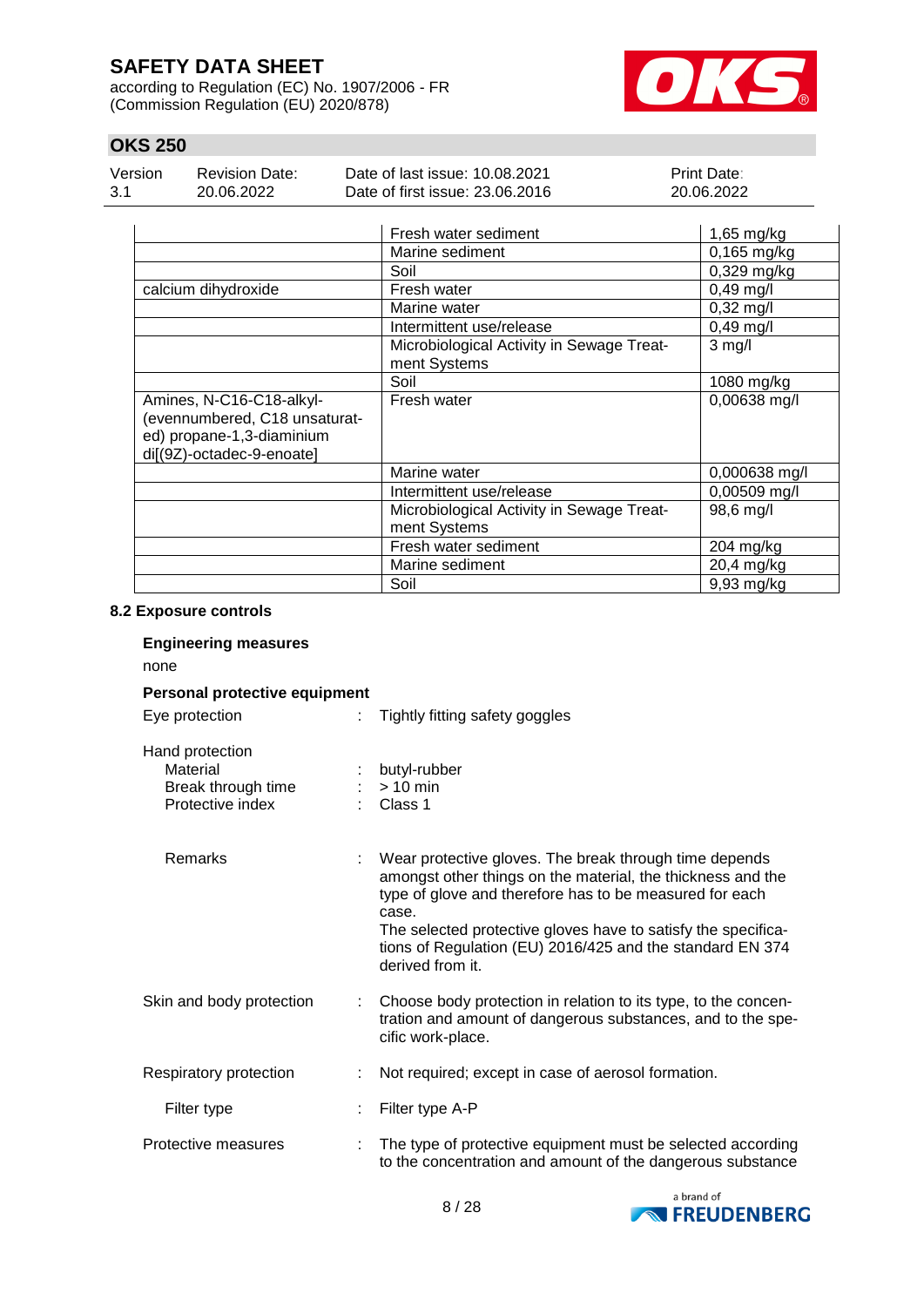according to Regulation (EC) No. 1907/2006 - FR (Commission Regulation (EU) 2020/878)



### **OKS 250**

| Version | <b>Revision Date:</b> | Date of last issue: 10.08.2021  | <b>Print Date:</b> |
|---------|-----------------------|---------------------------------|--------------------|
| 3.1     | 20.06.2022            | Date of first issue: 23,06,2016 | 20.06.2022         |

at the specific workplace.

### **SECTION 9: Physical and chemical properties**

# **9.1 Information on basic physical and chemical properties** Physical state : paste Colour : white Odour : characteristic Odour Threshold : No data available Melting point/range : No data available Boiling point/boiling range : No data available Flammability (solid, gas) : Combustible Solids Upper explosion limit / Upper flammability limit : No data available Lower explosion limit / Lower : flammability limit No data available Flash point : Not applicable Auto-ignition temperature : No data available Decomposition temperature : No data available pH : Not applicable substance/mixture is non-soluble (in water) Viscosity Viscosity, dynamic : No data available Viscosity, kinematic : Not applicable Solubility(ies) Water solubility **: insoluble** Solubility in other solvents : No data available Partition coefficient: noctanol/water : No data available

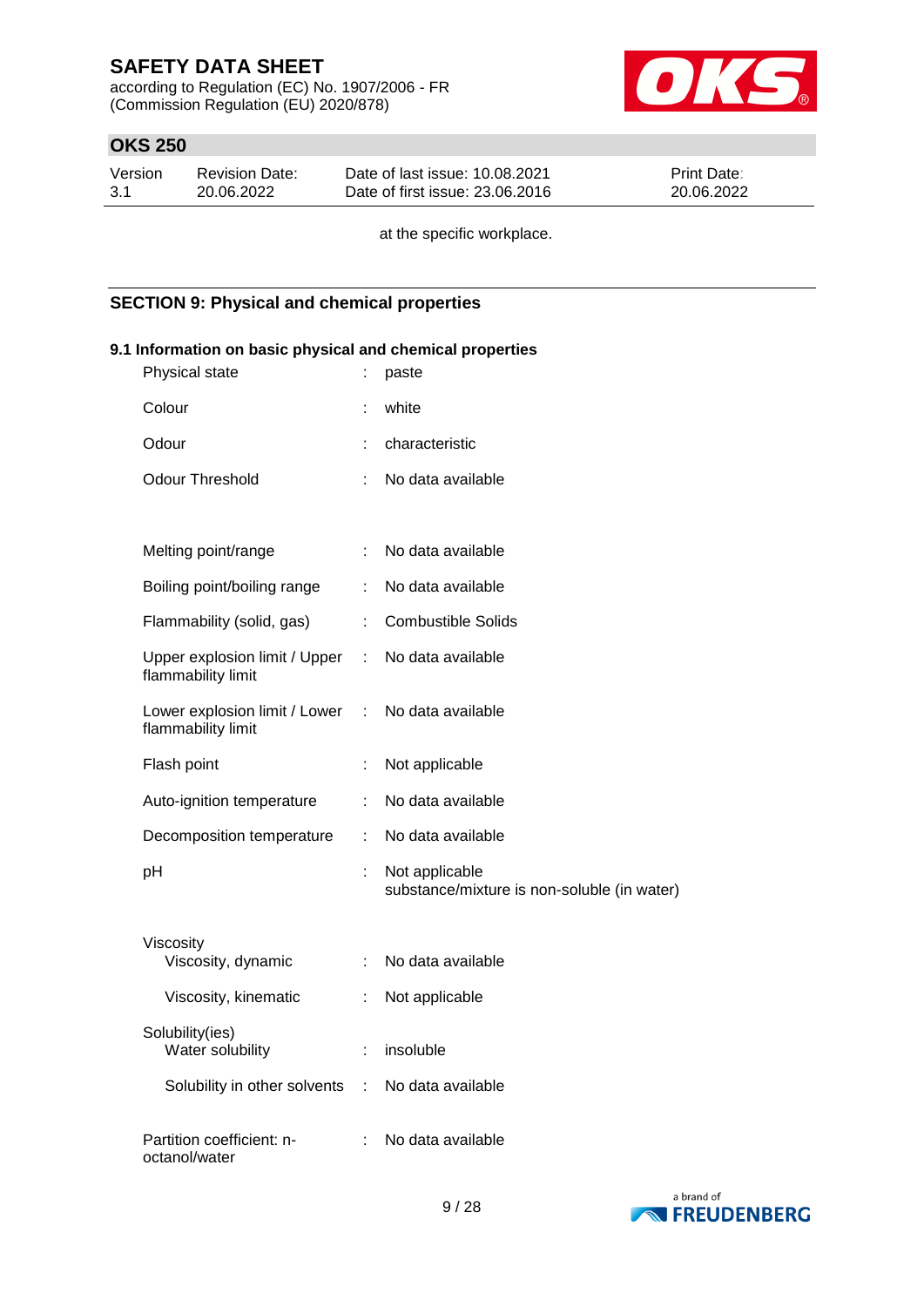according to Regulation (EC) No. 1907/2006 - FR (Commission Regulation (EU) 2020/878)



### **OKS 250**

| Version<br>3.1 |                     | <b>Revision Date:</b><br>20.06.2022 |    | Date of last issue: 10.08.2021<br>Date of first issue: 23.06.2016       | Print Date:<br>20.06.2022 |
|----------------|---------------------|-------------------------------------|----|-------------------------------------------------------------------------|---------------------------|
|                |                     | Vapour pressure                     |    | < 0,001 hPa (20 $^{\circ}$ C)                                           |                           |
|                |                     | Relative density                    | ÷. | 1,29 $(20 °C)$<br>Reference substance: Water<br>The value is calculated |                           |
|                | Density             |                                     |    | 1,29 g/cm3<br>(20 °C)                                                   |                           |
|                | <b>Bulk density</b> |                                     |    | No data available                                                       |                           |
|                |                     | Relative vapour density             |    | No data available                                                       |                           |
|                |                     | 9.2 Other information               |    |                                                                         |                           |
|                | Explosives          |                                     |    | Not explosive                                                           |                           |
|                |                     | Oxidizing properties                |    | No data available                                                       |                           |
|                | Self-ignition       |                                     |    | not auto-flammable                                                      |                           |
|                |                     | Metal corrosion rate                |    | Not corrosive to metals                                                 |                           |
|                |                     | Evaporation rate                    |    | No data available                                                       |                           |
|                |                     | Sublimation point                   |    | No data available                                                       |                           |

### **SECTION 10: Stability and reactivity**

| <b>10.1 Reactivity</b>                  |                                                               |
|-----------------------------------------|---------------------------------------------------------------|
| No hazards to be specially mentioned.   |                                                               |
| <b>10.2 Chemical stability</b>          |                                                               |
| Stable under normal conditions.         |                                                               |
| 10.3 Possibility of hazardous reactions |                                                               |
| Hazardous reactions                     | : No dangerous reaction known under conditions of normal use. |
| 10.4 Conditions to avoid                |                                                               |
| Conditions to avoid                     | No conditions to be specially mentioned.                      |
| 10.5 Incompatible materials             |                                                               |
| Materials to avoid                      | : No materials to be especially mentioned.                    |
| 10.6 Hazardous decomposition products   |                                                               |

No decomposition if stored and applied as directed.

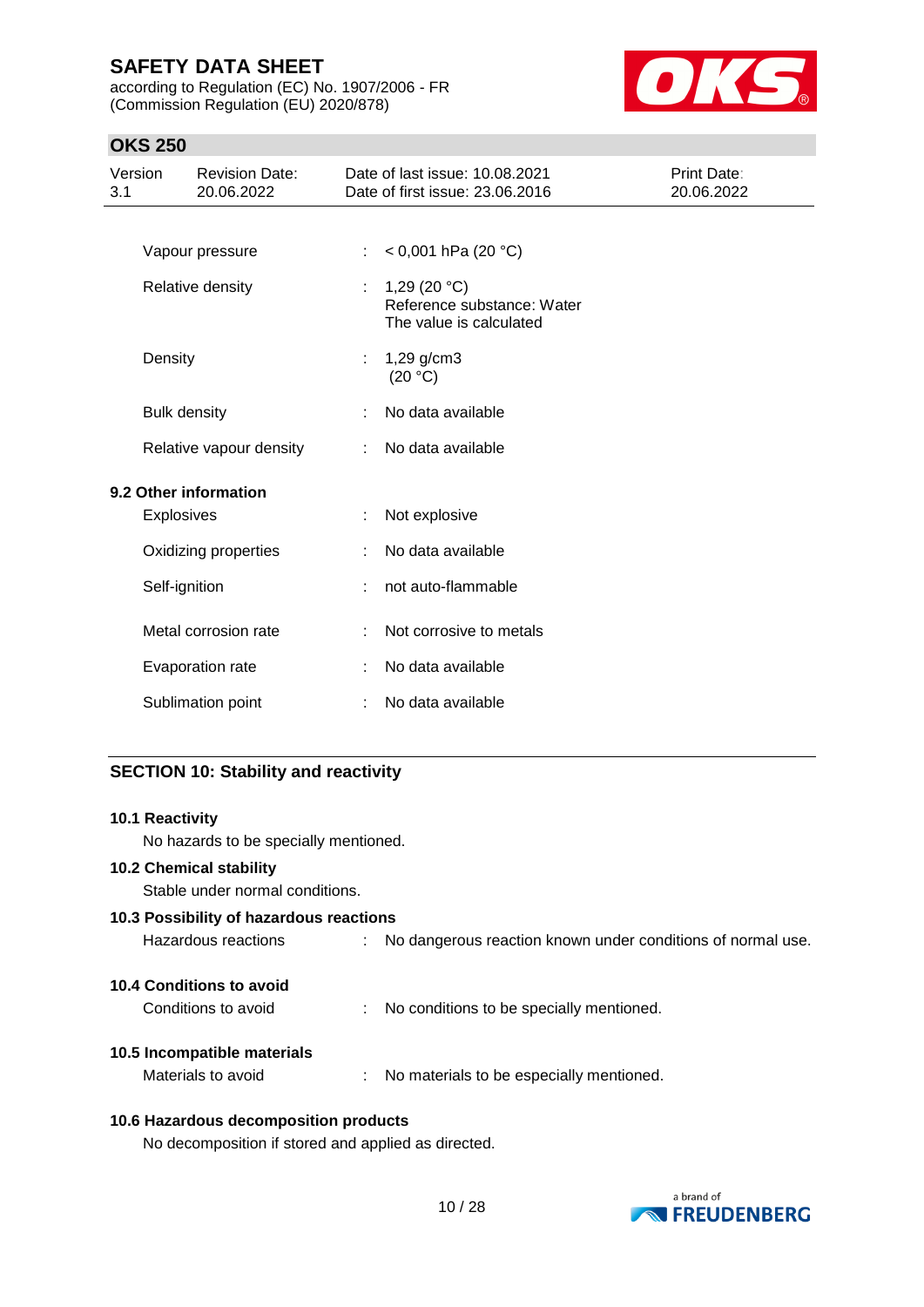according to Regulation (EC) No. 1907/2006 - FR (Commission Regulation (EU) 2020/878)



### **OKS 250**

| Version | <b>Revision Date:</b> | Date of last issue: 10.08.2021  | <b>Print Date:</b> |
|---------|-----------------------|---------------------------------|--------------------|
| 3.1     | 20.06.2022            | Date of first issue: 23,06,2016 | 20.06.2022         |

# **SECTION 11: Toxicological information**

### **11.1 Information on hazard classes as defined in Regulation (EC) No 1272/2008**

| <b>Acute toxicity</b>                                      |   |                                                                                                                                                              |  |  |
|------------------------------------------------------------|---|--------------------------------------------------------------------------------------------------------------------------------------------------------------|--|--|
| <b>Product:</b>                                            |   |                                                                                                                                                              |  |  |
| Acute oral toxicity                                        |   | Remarks: This information is not available.                                                                                                                  |  |  |
| Acute dermal toxicity                                      | ÷ | Symptoms: Redness, Local irritation                                                                                                                          |  |  |
| Components:                                                |   |                                                                                                                                                              |  |  |
| calcium dihydroxide:                                       |   |                                                                                                                                                              |  |  |
| Acute oral toxicity                                        |   | : LD50 (Rat, female): $> 2.000$ mg/kg<br>Method: OECD Test Guideline 425<br>GLP: yes<br>Assessment: The substance or mixture has no acute oral tox-<br>icity |  |  |
| Acute inhalation toxicity                                  |   | : LC50 (Rat, male and female): $> 6,04$ mg/l<br>Exposure time: 4 h<br>Test atmosphere: dust/mist<br>Method: OECD Test Guideline 436<br>GLP: yes              |  |  |
| Acute dermal toxicity                                      |   | : LD50 (Rabbit, male and female): $> 2.500$ mg/kg<br>Method: OECD Test Guideline 402<br>Assessment: The substance or mixture has no acute dermal<br>toxicity |  |  |
| octadec-9-enoate]:                                         |   | Amines, N-C16-C18-alkyl-(evennumbered, C18 unsaturated) propane-1,3-diaminium di[(9Z)-                                                                       |  |  |
| Acute oral toxicity                                        |   | : LD50 (Rat): $>$ 5.000 mg/kg                                                                                                                                |  |  |
| Acute dermal toxicity                                      |   | LD50 (Rabbit): $> 2.000$ mg/kg<br>Assessment: The substance or mixture has no acute dermal<br>toxicity                                                       |  |  |
| distillates (petroleum), solvent-refined heavy paraffinic: |   |                                                                                                                                                              |  |  |
| Acute oral toxicity                                        |   | : LD50 (Rat): $>$ 5.000 mg/kg<br>Method: OECD Test Guideline 401                                                                                             |  |  |
| Acute dermal toxicity                                      |   | : LD50 (Rabbit): $> 5.000$ mg/kg<br>Method: OECD Test Guideline 402                                                                                          |  |  |
| phosphate:                                                 |   | Molybdenum trioxide, reaction products with bis[O,O-bis(2-ethylhexyl)] hydrogen dithio-                                                                      |  |  |

| Acute dermal toxicity |  | Symptoms: Redness, Local irritation |
|-----------------------|--|-------------------------------------|
|-----------------------|--|-------------------------------------|

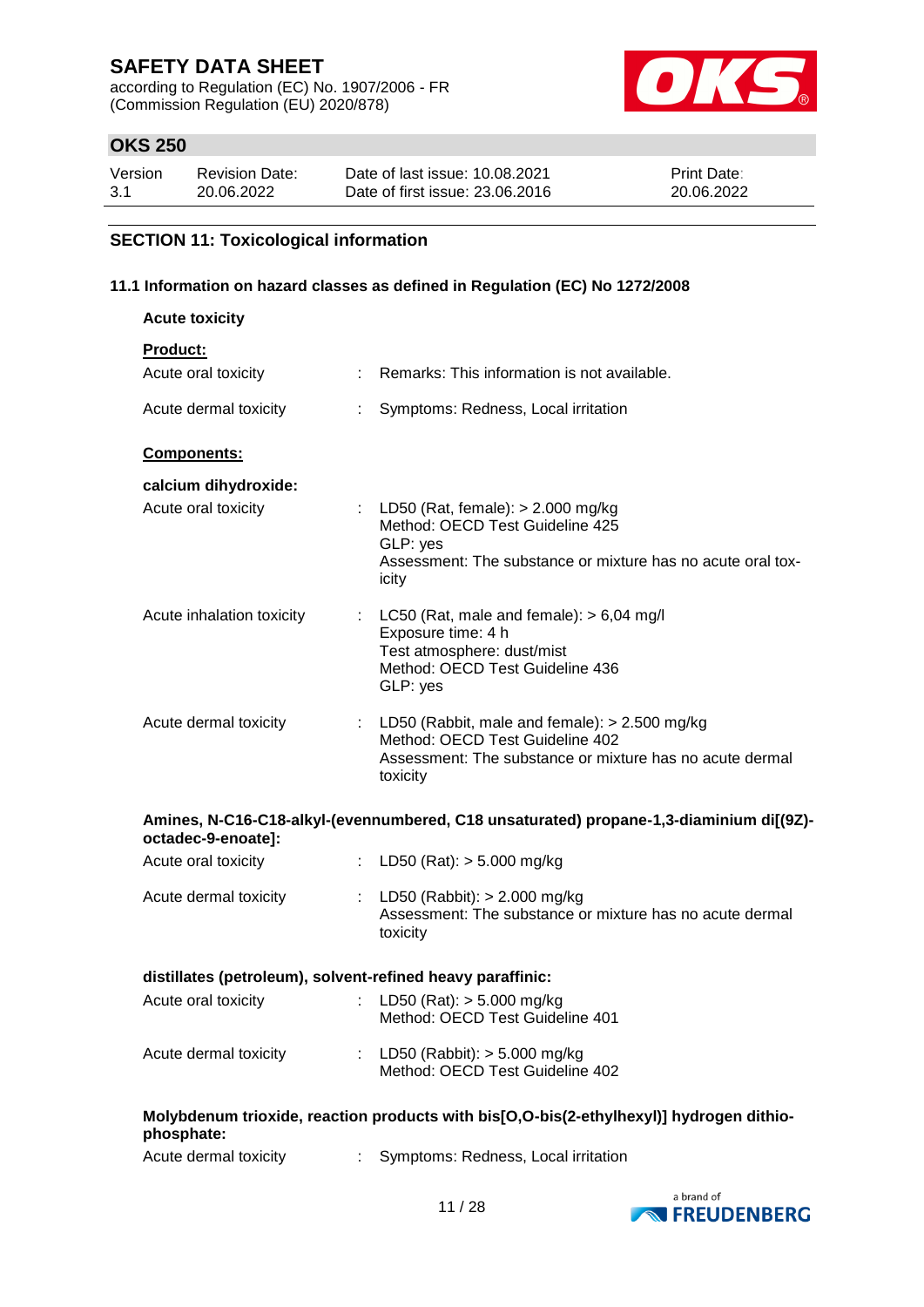according to Regulation (EC) No. 1907/2006 - FR (Commission Regulation (EU) 2020/878)



### **OKS 250**

| Version | Revision Date: | Date of last issue: 10.08.2021  | <b>Print Date:</b> |
|---------|----------------|---------------------------------|--------------------|
| 3.1     | 20.06.2022     | Date of first issue: 23,06,2016 | 20.06.2022         |

| $\leq 10$ µm]:                                                 | titanium dioxide; [in powder form containing <1 % of particles with aerodynamic diameter          |
|----------------------------------------------------------------|---------------------------------------------------------------------------------------------------|
| Acute oral toxicity                                            | : LD50 (Rat): $> 5.000$ mg/kg<br>Method: OECD Test Guideline 401<br>GLP: yes                      |
| Acute inhalation toxicity                                      | : $(Rat):$ > 5,09 mg/l<br>Method: OECD Test Guideline 403<br>GLP: no                              |
| <b>Skin corrosion/irritation</b>                               |                                                                                                   |
| Product:                                                       |                                                                                                   |
| <b>Remarks</b><br>$\mathbb{Z}^{\times}$                        | Irritating to skin.                                                                               |
| Components:                                                    |                                                                                                   |
| calcium dihydroxide:                                           |                                                                                                   |
| Species<br>Assessment<br>Method<br>Result<br><b>GLP</b>        | human skin<br>Irritating to skin.<br><b>OECD Test Guideline 431</b><br>Irritating to skin.<br>yes |
| <b>Species</b><br>Assessment<br>Method<br>Result<br><b>GLP</b> | Rabbit<br>: Irritating to skin.<br><b>OECD Test Guideline 404</b><br>Irritating to skin.<br>yes   |
| octadec-9-enoate]:                                             | Amines, N-C16-C18-alkyl-(evennumbered, C18 unsaturated) propane-1,3-diaminium di[(9Z)-            |
| Species<br>Assessment<br>Result                                | Rabbit<br>: Irritating to skin.<br>Irritating to skin.                                            |
| distillates (petroleum), solvent-refined heavy paraffinic:     |                                                                                                   |
| Species                                                        | Rabbit                                                                                            |
| Assessment                                                     | No skin irritation                                                                                |
| Method                                                         | : OECD Test Guideline 404                                                                         |
| Result                                                         | : No skin irritation                                                                              |
|                                                                | Molybdenum trioxide, reaction products with bis[O,O-bis(2-ethylhexyl)] hydrogen dithio-           |

### **phosphate:**

| Assessment<br>Result | : Irritating to skin.<br>: Irritating to skin. |
|----------------------|------------------------------------------------|
| Remarks              | : Irritating to skin.                          |

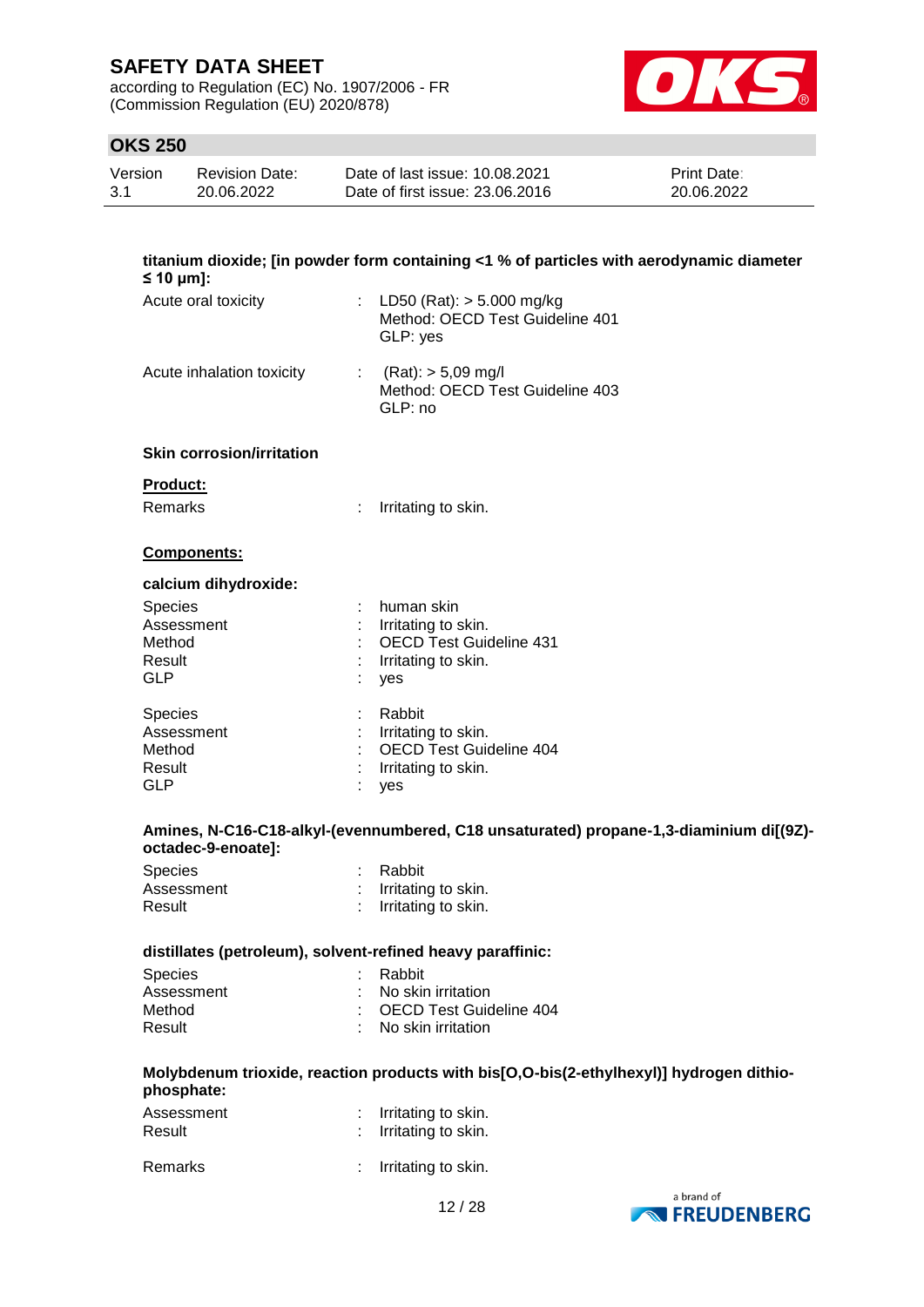according to Regulation (EC) No. 1907/2006 - FR (Commission Regulation (EU) 2020/878)



### **OKS 250**

| Version | <b>Revision Date:</b> | Date of last issue: 10.08.2021  | <b>Print Date:</b> |
|---------|-----------------------|---------------------------------|--------------------|
| 3.1     | 20.06.2022            | Date of first issue: 23,06,2016 | 20.06.2022         |

| $\leq 10 \text{ µm}$ : | titanium dioxide; [in powder form containing <1 % of particles with aerodynamic diameter |
|------------------------|------------------------------------------------------------------------------------------|
| Species                | Rabbit                                                                                   |
| Accaccmant             | No ekin irritation                                                                       |

| Assessment | : No skin irritation             |
|------------|----------------------------------|
| Method     | : OECD Test Guideline 404        |
| Result     | $\therefore$ No skin irritation. |
| GI P       | : no                             |

#### **Serious eye damage/eye irritation**

#### **Product:**

Remarks : Risk of serious damage to eyes.

#### **Components:**

#### **calcium dihydroxide:**

| <b>Species</b> | : Rabbit                          |
|----------------|-----------------------------------|
| Assessment     | : Risk of serious damage to eyes. |
| Method         | : OECD Test Guideline 405         |
| Result         | : Risk of serious damage to eyes. |
| GLP            | : ves                             |

### **Amines, N-C16-C18-alkyl-(evennumbered, C18 unsaturated) propane-1,3-diaminium di[(9Z) octadec-9-enoate]:**

| : Rabbit                  |
|---------------------------|
| : Irritating to eyes.     |
| : OECD Test Guideline 405 |
| : Irritating to eyes.     |
|                           |

#### **distillates (petroleum), solvent-refined heavy paraffinic:**

| <b>Species</b><br>Assessment | : Rabbit<br>: No eye irritation |
|------------------------------|---------------------------------|
| Method                       | : OECD Test Guideline 405       |
| Result                       | : No eye irritation             |

#### **Molybdenum trioxide, reaction products with bis[O,O-bis(2-ethylhexyl)] hydrogen dithiophosphate:**

| Assessment | No eye irritation |
|------------|-------------------|
| Result     | No eye irritation |

#### **titanium dioxide; [in powder form containing <1 % of particles with aerodynamic diameter ≤ 10 μm]:**

| <b>Species</b> | : Rabbit                  |
|----------------|---------------------------|
| Assessment     | : No eye irritation       |
| Method         | : OECD Test Guideline 405 |
| Result         | : No eye irritation       |

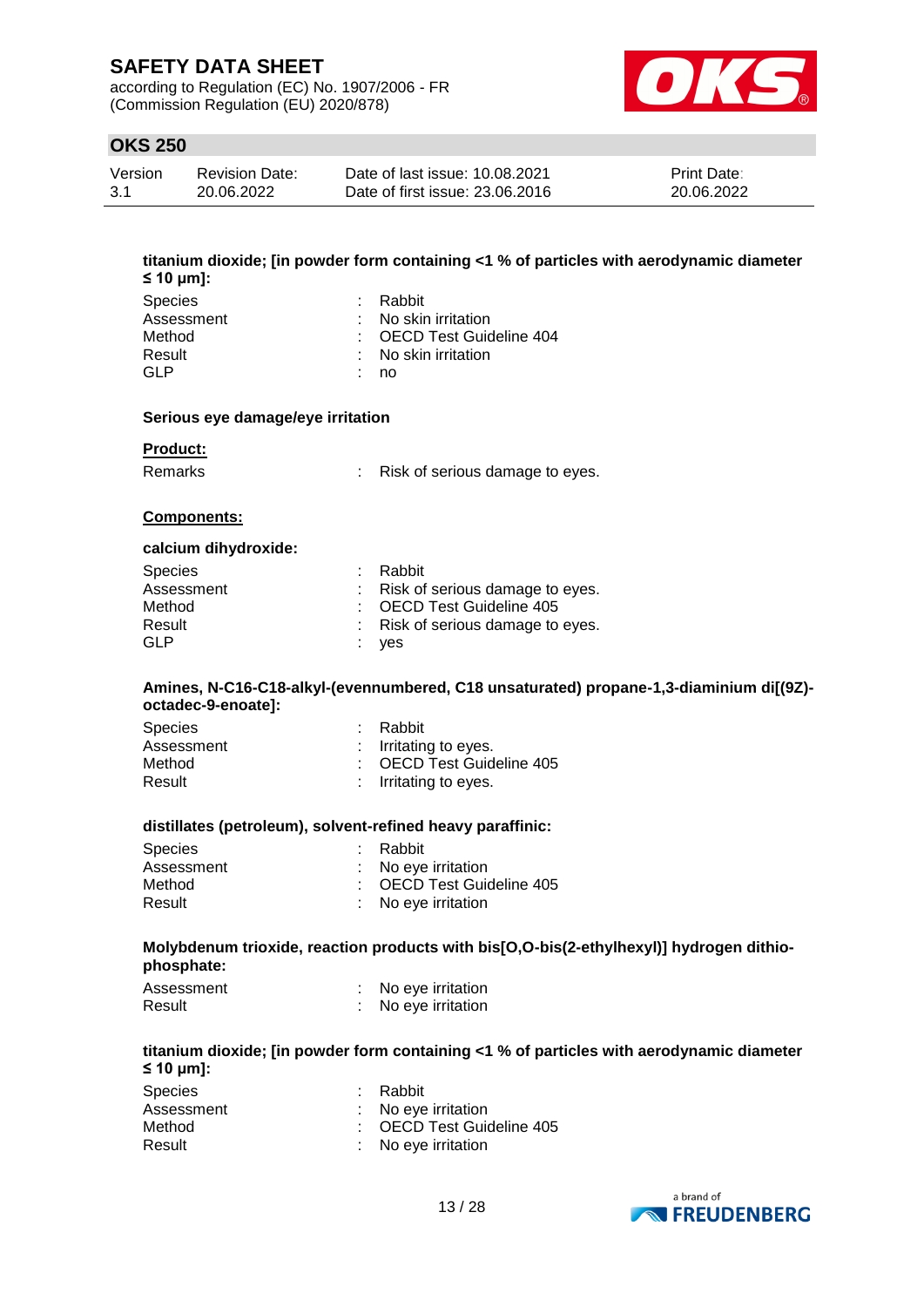according to Regulation (EC) No. 1907/2006 - FR (Commission Regulation (EU) 2020/878)



### **OKS 250**

| Version<br>Date of last issue: 10.08.2021<br><b>Print Date:</b><br><b>Revision Date:</b><br>Date of first issue: 23,06,2016<br>3.1<br>20.06.2022<br>20.06.2022 |  |
|----------------------------------------------------------------------------------------------------------------------------------------------------------------|--|
|----------------------------------------------------------------------------------------------------------------------------------------------------------------|--|

#### **Respiratory or skin sensitisation**

#### **Product:**

Remarks : This information is not available.

### **Components:**

#### **calcium dihydroxide:**

| Test Type      | : Local lymph node assay (LLNA)      |
|----------------|--------------------------------------|
| <b>Species</b> | : Mouse                              |
| Assessment     | : Does not cause skin sensitisation. |
| Method         | : OECD Test Guideline 429            |
| Result         | : Does not cause skin sensitisation. |
| GLP            | : yes                                |

#### **Amines, N-C16-C18-alkyl-(evennumbered, C18 unsaturated) propane-1,3-diaminium di[(9Z) octadec-9-enoate]:**

| Assessment | Does not cause skin sensitisation. |
|------------|------------------------------------|
| Result     | Does not cause skin sensitisation. |

#### **distillates (petroleum), solvent-refined heavy paraffinic:**

| : Buehler Test                       |
|--------------------------------------|
| : Guinea pig                         |
| : Does not cause skin sensitisation. |
| : OECD Test Guideline 406            |
| : Does not cause skin sensitisation. |
| : yes                                |
|                                      |

#### **Molybdenum trioxide, reaction products with bis[O,O-bis(2-ethylhexyl)] hydrogen dithiophosphate:**

| Assessment | The product is a skin sensitiser, sub-category 1B. |
|------------|----------------------------------------------------|
| Result     | The product is a skin sensitiser, sub-category 1B. |

#### **titanium dioxide; [in powder form containing <1 % of particles with aerodynamic diameter ≤ 10 μm]:**

| <b>Species</b> | : Mouse                                         |
|----------------|-------------------------------------------------|
| Assessment     | $\therefore$ Does not cause skin sensitisation. |
| Method         | : OECD Test Guideline 429                       |
| Result         | : Does not cause skin sensitisation.            |

#### **Germ cell mutagenicity**

#### **Product:**

| Genotoxicity in vitro | Remarks: No data available   |
|-----------------------|------------------------------|
| Genotoxicity in vivo  | : Remarks: No data available |

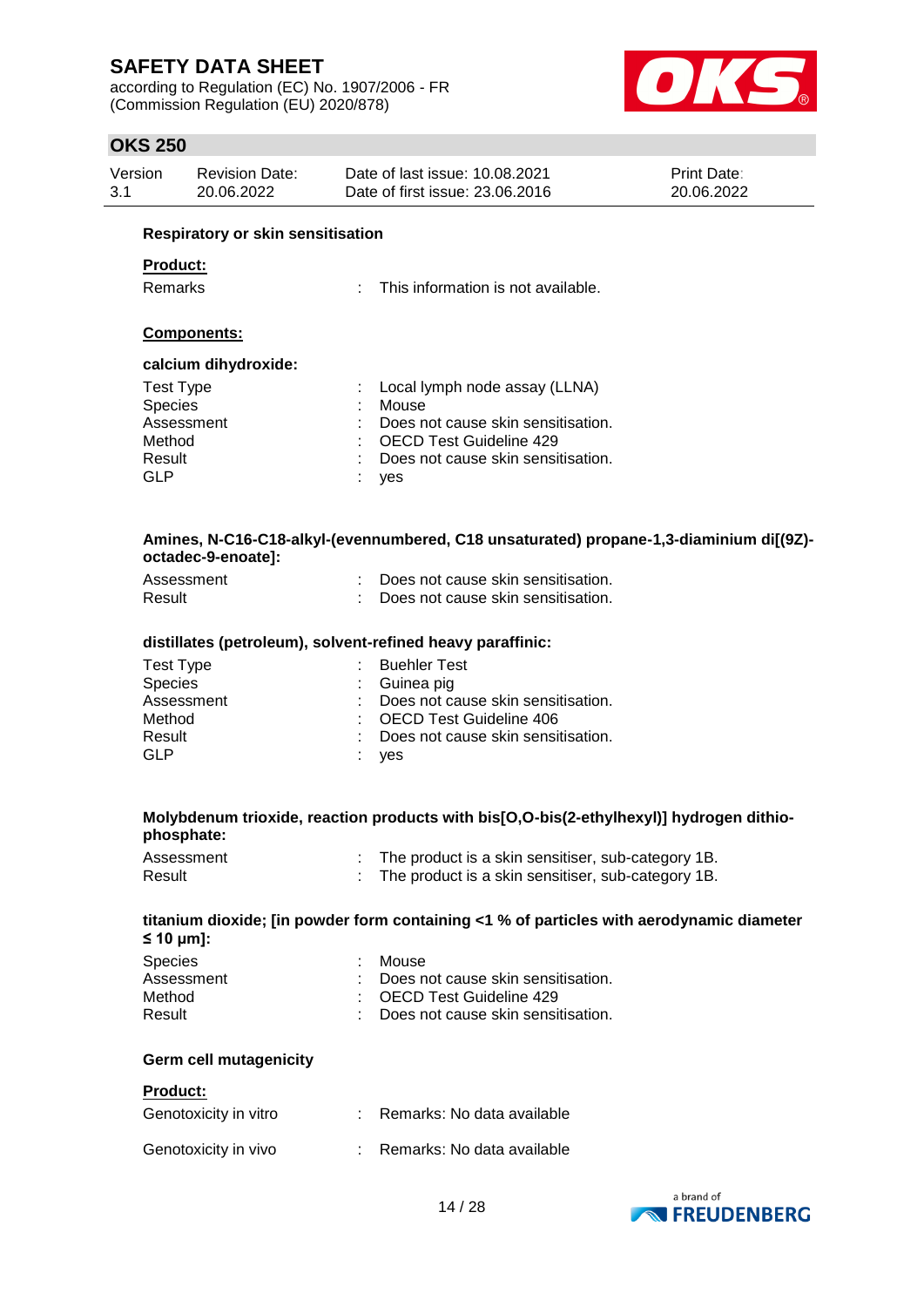according to Regulation (EC) No. 1907/2006 - FR (Commission Regulation (EU) 2020/878)



### **OKS 250**

| Version | Revision Date: | Date of last issue: 10.08.2021  | <b>Print Date:</b> |
|---------|----------------|---------------------------------|--------------------|
| -3.1    | 20.06.2022     | Date of first issue: 23,06,2016 | 20.06.2022         |

#### **Components:**

### **calcium dihydroxide:**

| Genotoxicity in vitro | : Test Type: Ames test<br>Method: OECD Test Guideline 471<br>Result: negative<br>GLP: yes                                |
|-----------------------|--------------------------------------------------------------------------------------------------------------------------|
|                       | Test Type: Chromosome aberration test in vitro<br>Method: OECD Test Guideline 473<br>Result: negative<br>GLP: yes        |
|                       | Test Type: In vitro mammalian cell gene mutation test<br>Method: OECD Test Guideline 476<br>Result: negative<br>GLP: yes |
| octadec-9-enoate]:    | Amines, N-C16-C18-alkyl-(evennumbered, C18 unsaturated) propane-1,3-diaminium di[(9Z)-                                   |

| Genotoxicity in vitro       | : Test Type: Ames test<br>Result: negative              |
|-----------------------------|---------------------------------------------------------|
| Corm coll mutogonicity. Ac- | Tosts on basterial or mammalian cell sultures did not s |

| Germ cell mutagenicity- As- | Tests on bacterial or mammalian cell cultures did not show |
|-----------------------------|------------------------------------------------------------|
| sessment                    | mutagenic effects.                                         |

### **distillates (petroleum), solvent-refined heavy paraffinic:**

| Genotoxicity in vitro | : Test Type: Ames test<br>Method: OECD Test Guideline 471<br>Result: negative<br>GLP: yes |
|-----------------------|-------------------------------------------------------------------------------------------|
|-----------------------|-------------------------------------------------------------------------------------------|

| Germ cell mutagenicity- As- | Animal testing did not show any mutagenic effects. |
|-----------------------------|----------------------------------------------------|
| sessment                    |                                                    |

### **titanium dioxide; [in powder form containing <1 % of particles with aerodynamic diameter ≤ 10 μm]:**

| Germ cell mutagenicity- As- | Tests on bacterial or mammalian cell cultures did not show |
|-----------------------------|------------------------------------------------------------|
| sessment                    | mutagenic effects.                                         |

### **Carcinogenicity**

### **Product:**

| Remarks | No data available |
|---------|-------------------|
|         |                   |

### **Components:**

### **calcium dihydroxide:**

| Carcinogenicity - Assess- | No evidence of carcinogenicity in animal studies. |
|---------------------------|---------------------------------------------------|
| ment                      |                                                   |

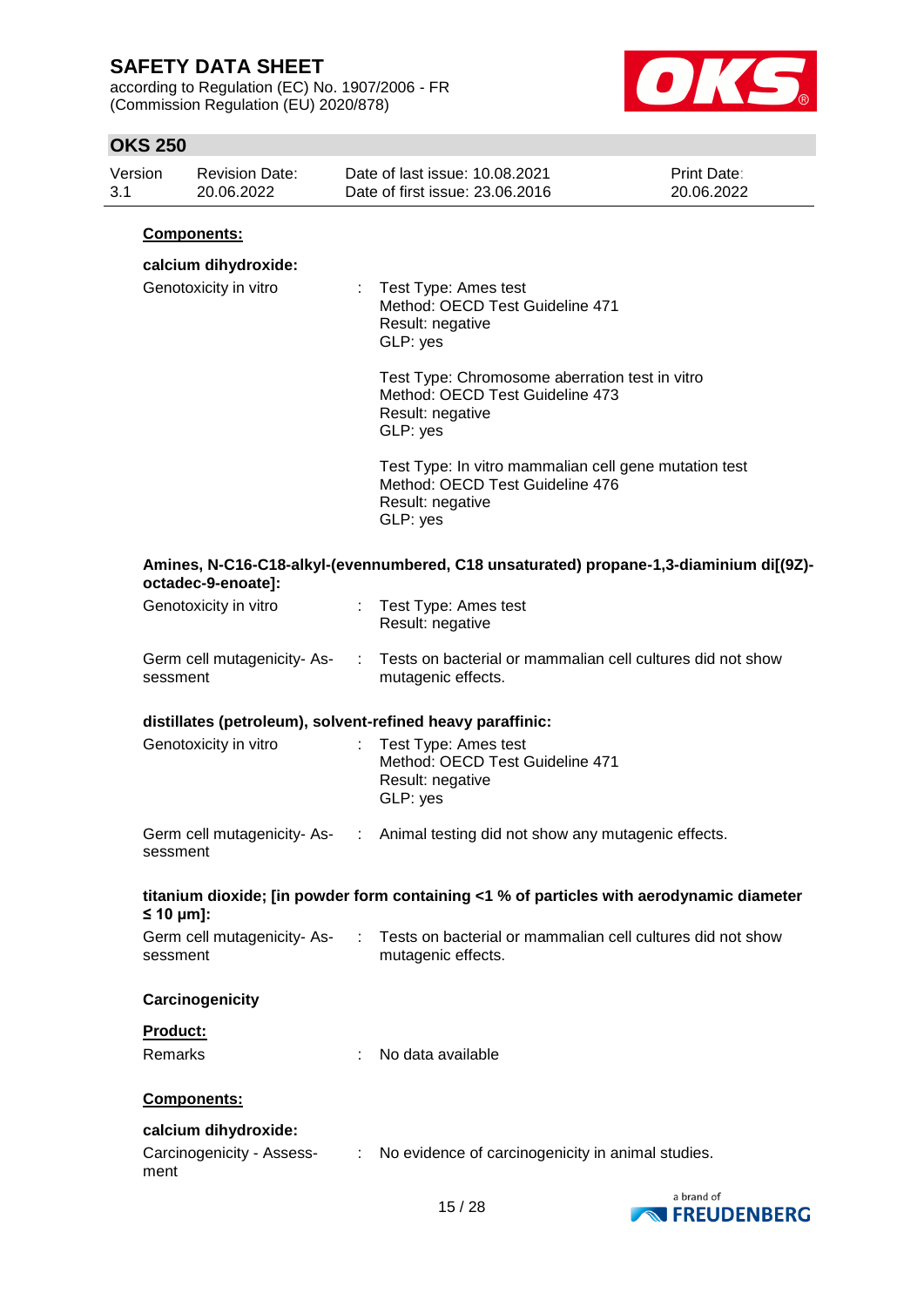according to Regulation (EC) No. 1907/2006 - FR (Commission Regulation (EU) 2020/878)



### **OKS 250**

| <b>Revision Date:</b><br>Version |                           | Date of last issue: 10.08.2021                                                         | Print Date: |
|----------------------------------|---------------------------|----------------------------------------------------------------------------------------|-------------|
| 3.1                              | 20.06.2022                | Date of first issue: 23,06,2016                                                        | 20.06.2022  |
|                                  |                           |                                                                                        |             |
|                                  | octadec-9-enoate]:        | Amines, N-C16-C18-alkyl-(evennumbered, C18 unsaturated) propane-1,3-diaminium di[(9Z)- |             |
| ment                             | Carcinogenicity - Assess- | No evidence of carcinogenicity in animal studies.                                      |             |

#### **distillates (petroleum), solvent-refined heavy paraffinic:**

| Carcinogenicity - Assess- | Animal testing did not show any carcinogenic effects. |  |  |
|---------------------------|-------------------------------------------------------|--|--|
| ment                      |                                                       |  |  |

### **titanium dioxide; [in powder form containing <1 % of particles with aerodynamic diameter ≤ 10 μm]:**

| Carcinogenicity - Assess- | No evidence of carcinogenicity in animal studies. |
|---------------------------|---------------------------------------------------|
| ment                      |                                                   |

#### **Reproductive toxicity**

| Product: |  |
|----------|--|
|          |  |

| Effects on fertility               | : Remarks: No data available |
|------------------------------------|------------------------------|
| Effects on foetal develop-<br>ment | : Remarks: No data available |

### **Components:**

| calcium dihydroxide:        |                                                   |
|-----------------------------|---------------------------------------------------|
| Reproductive toxicity - As- | $\therefore$ - Fertility -                        |
| sessment                    | No toxicity to reproduction<br>- Teratogenicity - |

No effects on or via lactation

#### **Amines, N-C16-C18-alkyl-(evennumbered, C18 unsaturated) propane-1,3-diaminium di[(9Z) octadec-9-enoate]:**

| Reproductive toxicity - As-<br>sessment | $\therefore$ - Fertility -                        |
|-----------------------------------------|---------------------------------------------------|
|                                         | No toxicity to reproduction<br>- Teratogenicity - |
|                                         | No toxicity to reproduction                       |

### **titanium dioxide; [in powder form containing <1 % of particles with aerodynamic diameter ≤ 10 μm]:**

| Reproductive toxicity - As-<br>sessment | $\therefore$ - Fertility -                        |
|-----------------------------------------|---------------------------------------------------|
|                                         | No toxicity to reproduction<br>- Teratogenicity - |
|                                         | No effects on or via lactation                    |

a brand of **EXPRESSION FREUDENBERG**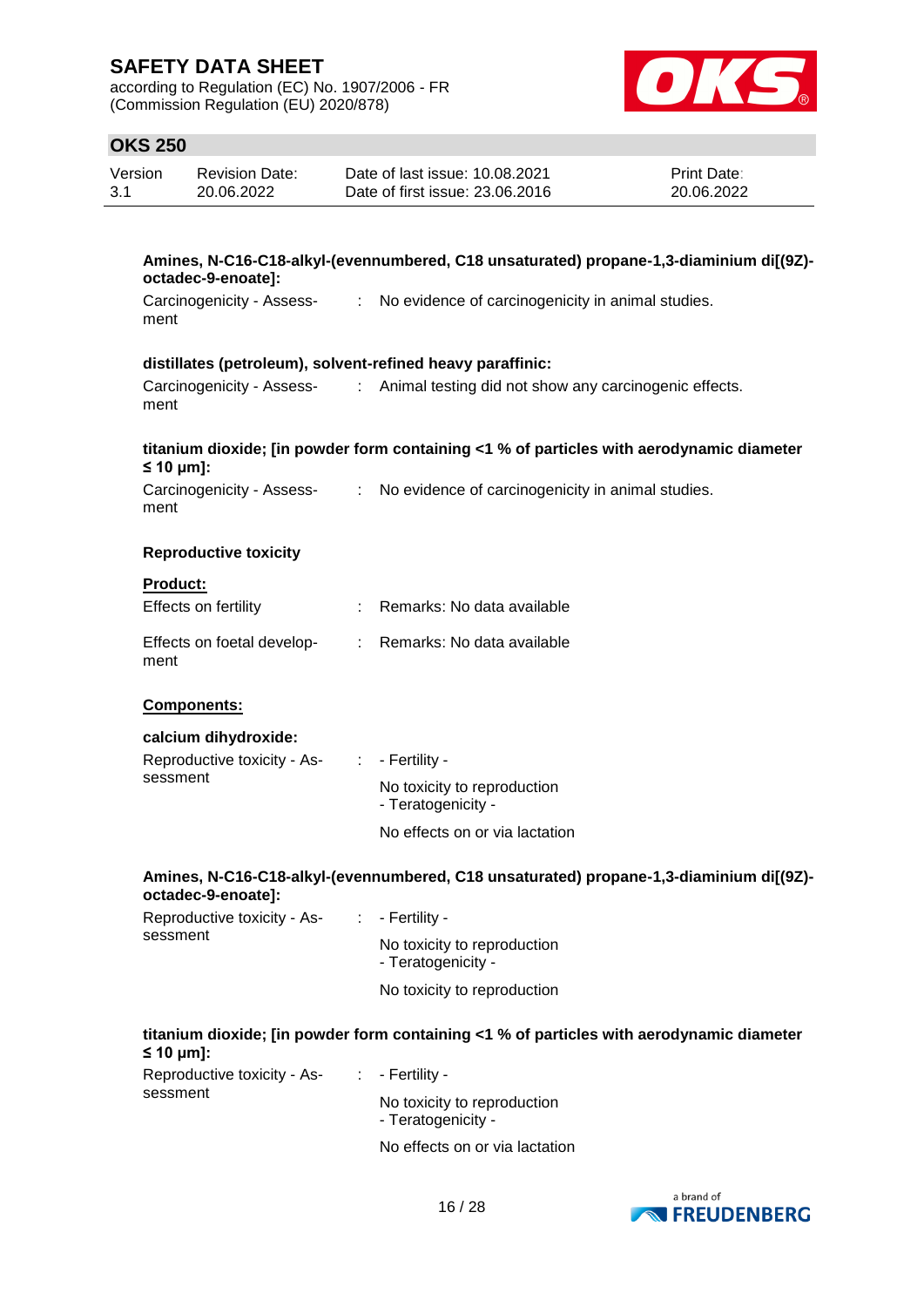according to Regulation (EC) No. 1907/2006 - FR (Commission Regulation (EU) 2020/878)



| Version<br>3.1 | <b>Revision Date:</b><br>20.06.2022           | Date of last issue: 10.08.2021<br>Print Date:<br>Date of first issue: 23.06.2016<br>20.06.2022      |  |
|----------------|-----------------------------------------------|-----------------------------------------------------------------------------------------------------|--|
|                | <b>STOT - single exposure</b>                 |                                                                                                     |  |
|                | Components:                                   |                                                                                                     |  |
|                | calcium dihydroxide:                          |                                                                                                     |  |
|                | Assessment                                    | May cause respiratory irritation.                                                                   |  |
|                | octadec-9-enoate]:                            | Amines, N-C16-C18-alkyl-(evennumbered, C18 unsaturated) propane-1,3-diaminium di[(9Z)-              |  |
|                | Assessment                                    | The substance or mixture is not classified as specific target<br>organ toxicant, single exposure.   |  |
| $\leq 10$ µm]: |                                               | titanium dioxide; [in powder form containing <1 % of particles with aerodynamic diameter            |  |
|                | Assessment                                    | The substance or mixture is not classified as specific target<br>organ toxicant, single exposure.   |  |
|                | <b>STOT - repeated exposure</b>               |                                                                                                     |  |
|                | Components:                                   |                                                                                                     |  |
|                | octadec-9-enoate]:                            | Amines, N-C16-C18-alkyl-(evennumbered, C18 unsaturated) propane-1,3-diaminium di[(9Z)-              |  |
|                | <b>Exposure routes</b><br>Assessment          | Ingestion<br>May cause damage to organs through prolonged or repeated<br>exposure.                  |  |
| $\leq 10$ µm]: |                                               | titanium dioxide; [in powder form containing <1 % of particles with aerodynamic diameter            |  |
|                | Assessment                                    | The substance or mixture is not classified as specific target<br>organ toxicant, repeated exposure. |  |
|                | <b>Repeated dose toxicity</b>                 |                                                                                                     |  |
| Product:       |                                               |                                                                                                     |  |
| <b>Remarks</b> |                                               | This information is not available.                                                                  |  |
|                | <b>Aspiration toxicity</b>                    |                                                                                                     |  |
| Product:       | This information is not available.            |                                                                                                     |  |
|                | Components:                                   |                                                                                                     |  |
|                | May be fatal if swallowed and enters airways. | distillates (petroleum), solvent-refined heavy paraffinic:                                          |  |

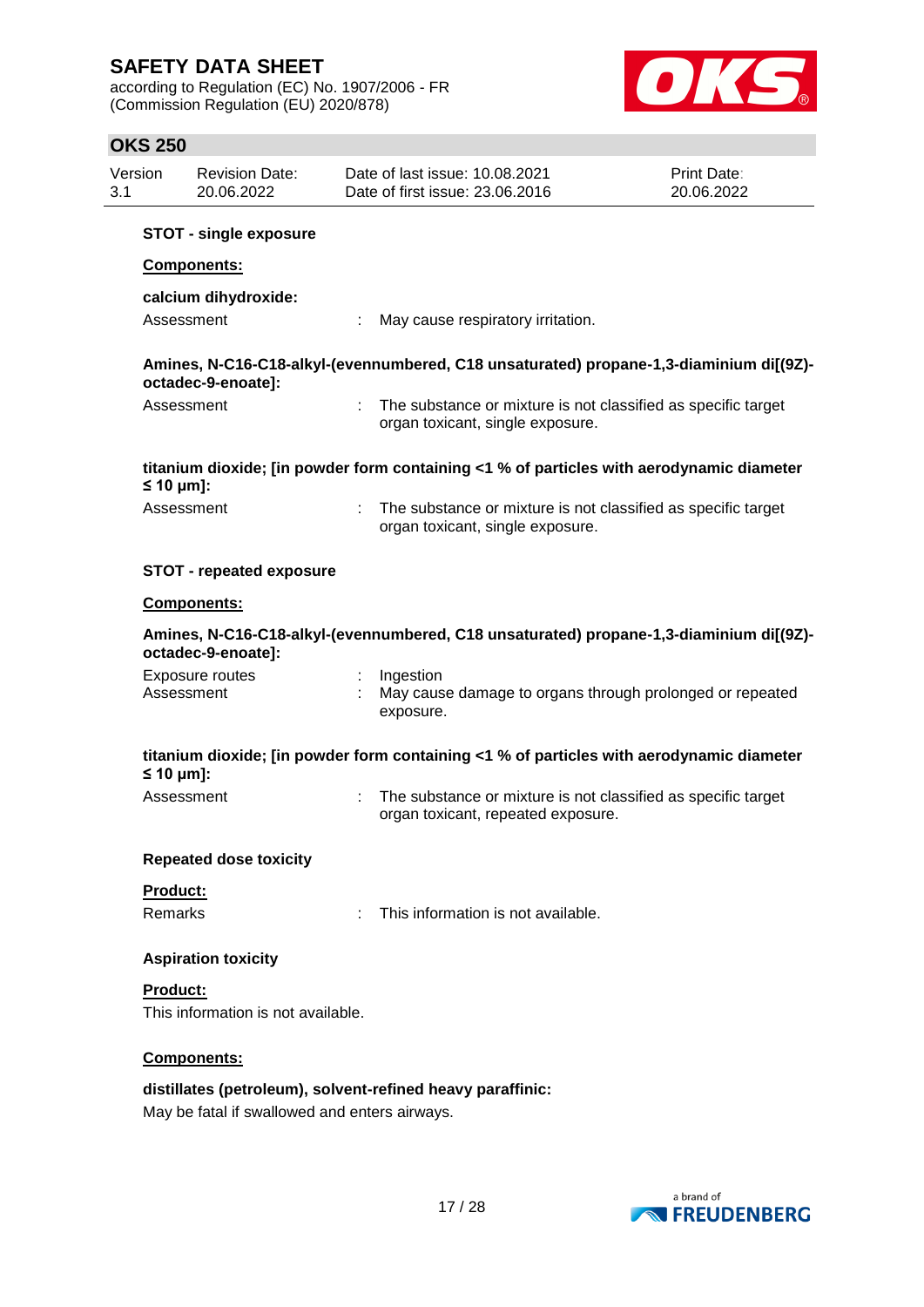according to Regulation (EC) No. 1907/2006 - FR (Commission Regulation (EU) 2020/878)



### **OKS 250**

| Version | Revision Date: | Date of last issue: 10.08.2021  | <b>Print Date:</b> |
|---------|----------------|---------------------------------|--------------------|
| -3.1    | 20.06.2022     | Date of first issue: 23,06,2016 | 20.06.2022         |

**titanium dioxide; [in powder form containing <1 % of particles with aerodynamic diameter ≤ 10 μm]:**

No aspiration toxicity classification

### **11.2 Information on other hazards**

### **Endocrine disrupting properties**

| <b>Product:</b> |  |
|-----------------|--|
|                 |  |

| Assessment                 | : The substance/mixture does not contain components consid-<br>ered to have endocrine disrupting properties according to<br>REACH Article 57(f) or Commission Delegated regulation<br>(EU) 2017/2100 or Commission Regulation (EU) 2018/605 at<br>levels of 0.1% or higher. |
|----------------------------|-----------------------------------------------------------------------------------------------------------------------------------------------------------------------------------------------------------------------------------------------------------------------------|
| <b>Further information</b> |                                                                                                                                                                                                                                                                             |
| <b>Product:</b>            |                                                                                                                                                                                                                                                                             |
| Remarks                    | Ingestion causes irritation of upper respiratory system and<br>gastrointestinal disturbance.                                                                                                                                                                                |
| <b>Components:</b>         |                                                                                                                                                                                                                                                                             |
|                            | Molybdenum trioxide, reaction products with bis[O,O-bis(2-ethylhexyl)] hydrogen dithio-                                                                                                                                                                                     |

#### **phosphate:**

Remarks : Ingestion causes irritation of upper respiratory system and gastrointestinal disturbance.

### **SECTION 12: Ecological information**

#### **12.1 Toxicity**

| <b>Product:</b>                                                                     |   |                                                       |
|-------------------------------------------------------------------------------------|---|-------------------------------------------------------|
| Toxicity to fish                                                                    |   | Remarks: Very toxic to aquatic organisms.             |
| Toxicity to daphnia and other : Remarks: No data available<br>aquatic invertebrates |   |                                                       |
| Toxicity to algae/aquatic<br>plants                                                 |   | : Remarks: No data available                          |
| Toxicity to microorganisms                                                          | ÷ | Remarks: No data available                            |
| <b>Components:</b>                                                                  |   |                                                       |
| calcium dihydroxide:<br>Toxicity to fish                                            |   | LC50 (Oncorhynchus mykiss (rainbow trout)): 50,6 mg/l |

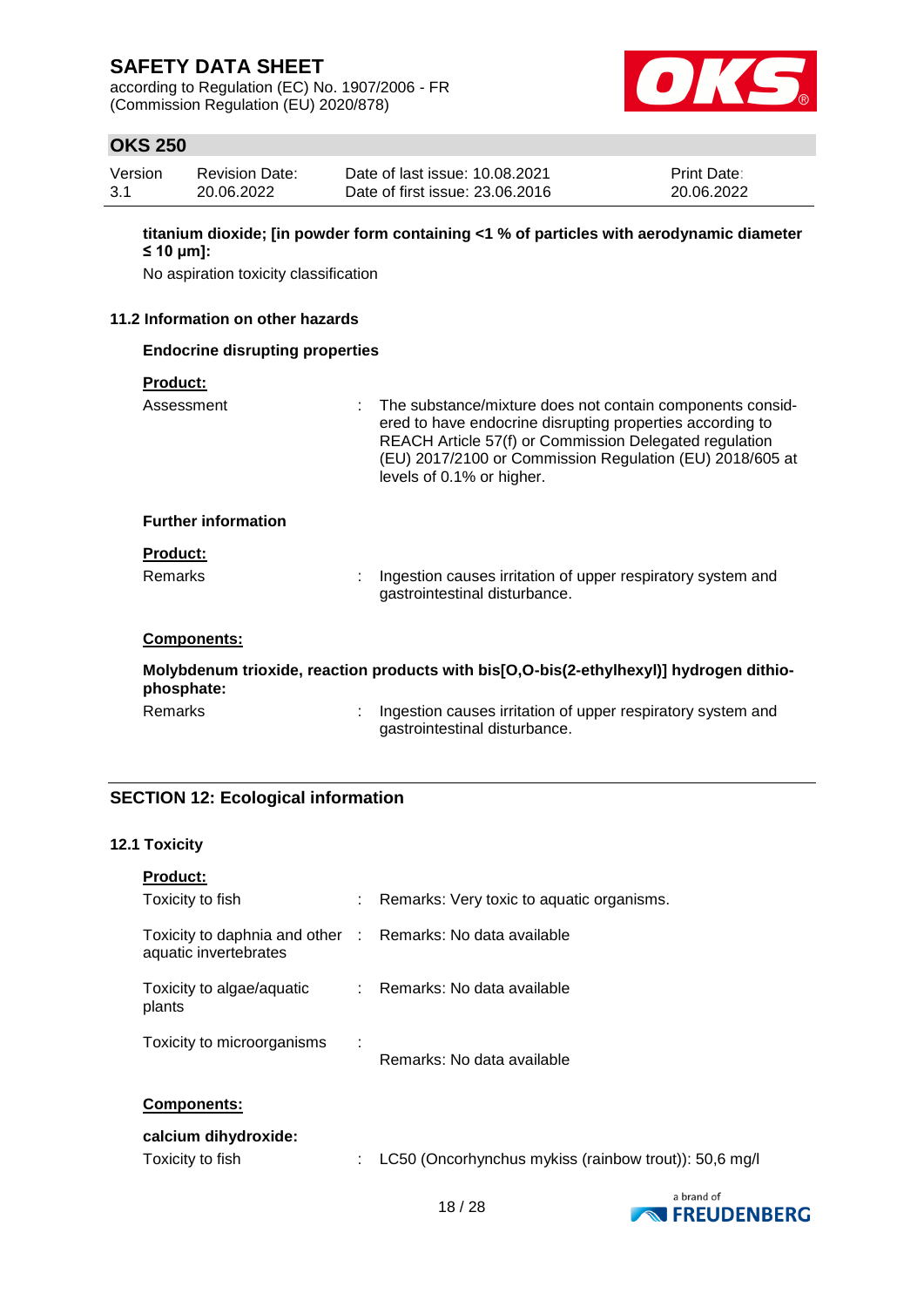according to Regulation (EC) No. 1907/2006 - FR (Commission Regulation (EU) 2020/878)



| 3.1 | Version      | <b>Revision Date:</b><br>20.06.2022                            |                              | Date of last issue: 10.08.2021<br>Date of first issue: 23.06.2016                                                                                                    | <b>Print Date:</b><br>20.06.2022 |
|-----|--------------|----------------------------------------------------------------|------------------------------|----------------------------------------------------------------------------------------------------------------------------------------------------------------------|----------------------------------|
|     |              |                                                                |                              | Exposure time: 96 h<br>Test Type: static test<br>Method: OECD Test Guideline 203<br>GLP: yes                                                                         |                                  |
|     |              | Toxicity to daphnia and other :<br>aquatic invertebrates       |                              | EC50 (Daphnia magna (Water flea)): 49,1 mg/l<br>Exposure time: 48 h<br>Test Type: static test<br>Method: OECD Test Guideline 202<br>GLP: yes                         |                                  |
|     | plants       | Toxicity to algae/aquatic                                      | ÷                            | EC50 (Pseudokirchneriella subcapitata (green algae)): 184,57<br>mg/l<br>Exposure time: 72 h<br>Test Type: static test<br>Method: OECD Test Guideline 201<br>GLP: yes |                                  |
|     |              | <b>Ecotoxicology Assessment</b>                                |                              |                                                                                                                                                                      |                                  |
|     |              | Acute aquatic toxicity                                         | ÷                            | This product has no known ecotoxicological effects.                                                                                                                  |                                  |
|     |              | Chronic aquatic toxicity                                       | ÷                            | This product has no known ecotoxicological effects.                                                                                                                  |                                  |
|     |              | octadec-9-enoate]:                                             |                              | Amines, N-C16-C18-alkyl-(evennumbered, C18 unsaturated) propane-1,3-diaminium di[(9Z)-                                                                               |                                  |
|     |              | Toxicity to fish                                               |                              | LC50 (Danio rerio (zebra fish)): $> 0.1 - 1$ mg/l<br>Exposure time: 96 h<br>Method: OECD Test Guideline 203                                                          |                                  |
|     |              | aquatic invertebrates                                          |                              | Toxicity to daphnia and other : EC50 (Daphnia magna (Water flea)): > 0,1 - 1 mg/l<br>Exposure time: 48 h                                                             |                                  |
|     | plants       | Toxicity to algae/aquatic                                      | $\mathcal{L}_{\mathrm{max}}$ | EC50 (Pseudokirchneriella subcapitata (green algae)): > 0,01<br>$-0,1$ mg/l<br>Exposure time: 72 h<br>Method: OECD Test Guideline 201                                |                                  |
|     | icity)       | M-Factor (Acute aquatic tox-                                   | ÷.                           | 10                                                                                                                                                                   |                                  |
|     | ic toxicity) | Toxicity to daphnia and other<br>aquatic invertebrates (Chron- | -11                          | EC50: 1,41 mg/l<br>Exposure time: 21 d<br>Species: Daphnia magna (Water flea)<br>Test Type: semi-static test<br>Method: OECD Test Guideline 211                      |                                  |
|     | toxicity)    | M-Factor (Chronic aquatic                                      | t.                           | 1                                                                                                                                                                    |                                  |
|     |              | <b>Ecotoxicology Assessment</b>                                |                              |                                                                                                                                                                      |                                  |
|     |              | Acute aquatic toxicity                                         |                              | Very toxic to aquatic life.                                                                                                                                          |                                  |

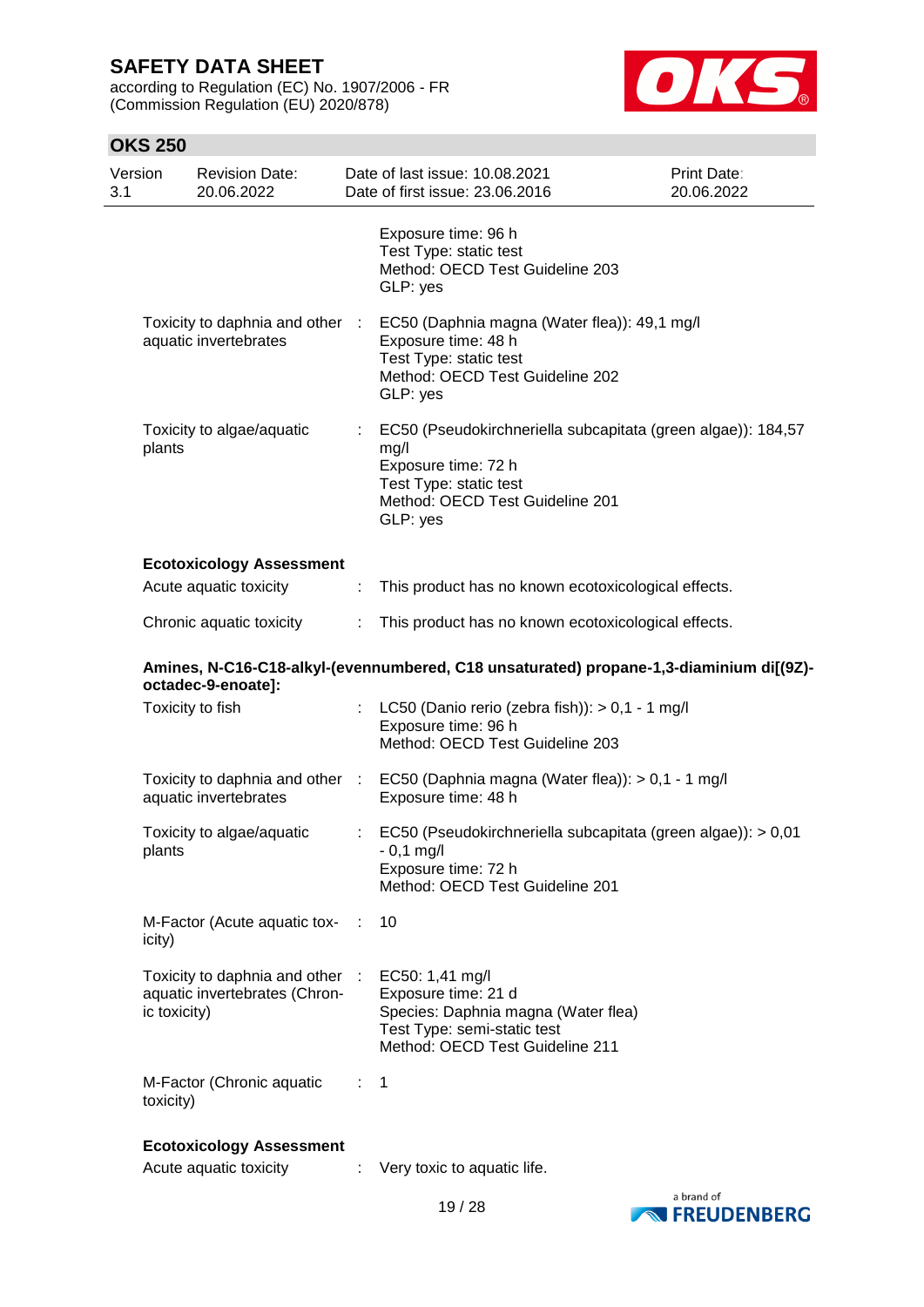according to Regulation (EC) No. 1907/2006 - FR (Commission Regulation (EU) 2020/878)



| Version<br>3.1 | <b>Revision Date:</b><br>20.06.2022                      |    | Date of last issue: 10.08.2021<br><b>Print Date:</b><br>Date of first issue: 23.06.2016<br>20.06.2022                                                               |  |  |
|----------------|----------------------------------------------------------|----|---------------------------------------------------------------------------------------------------------------------------------------------------------------------|--|--|
|                | Chronic aquatic toxicity                                 | t. | Toxic to aquatic life with long lasting effects.                                                                                                                    |  |  |
|                |                                                          |    | distillates (petroleum), solvent-refined heavy paraffinic:                                                                                                          |  |  |
|                | Toxicity to fish                                         |    | LC50 (Pimephales promelas (fathead minnow)): > 100 mg/l<br>Exposure time: 96 h<br>Test Type: static test<br>Method: OECD Test Guideline 203                         |  |  |
|                | <b>Ecotoxicology Assessment</b>                          |    |                                                                                                                                                                     |  |  |
|                | Chronic aquatic toxicity                                 | ÷  | This product has no known ecotoxicological effects.                                                                                                                 |  |  |
|                | phosphate:                                               |    | Molybdenum trioxide, reaction products with bis[O,O-bis(2-ethylhexyl)] hydrogen dithio-                                                                             |  |  |
|                | Toxicity to fish                                         | t. | LC50 (Oncorhynchus mykiss (rainbow trout)): > 100 mg/l<br>Exposure time: 96 h<br>Test Type: semi-static test<br>Method: OECD Test Guideline 203<br>GLP: yes         |  |  |
|                |                                                          |    | Remarks: May cause long-term adverse effects in the aquatic<br>environment.                                                                                         |  |  |
|                | Toxicity to daphnia and other :<br>aquatic invertebrates |    | EC50 (Daphnia magna (Water flea)): > 100 mg/l<br>Exposure time: 48 h<br>Test Type: static test<br>Method: OECD Test Guideline 202<br>GLP: yes                       |  |  |
|                | Toxicity to algae/aquatic<br>plants                      |    | EC50 (Pseudokirchneriella subcapitata (green algae)): > 100<br>mg/l<br>Exposure time: 72 h<br>Test Type: static test<br>Method: OECD Test Guideline 201<br>GLP: yes |  |  |
|                | $\leq 10 \mu m$ ]:                                       |    | titanium dioxide; [in powder form containing <1 % of particles with aerodynamic diameter                                                                            |  |  |
|                | Toxicity to fish                                         |    | LC50 (Oncorhynchus mykiss (rainbow trout)): > 100 mg/l<br>Exposure time: 96 h<br>Test Type: static test<br>Method: OECD Test Guideline 203                          |  |  |
|                | Toxicity to daphnia and other :<br>aquatic invertebrates |    | LC50 (Daphnia magna (Water flea)): > 100 mg/l<br>Exposure time: 48 h<br>Test Type: static test<br>Method: OECD Test Guideline 202                                   |  |  |

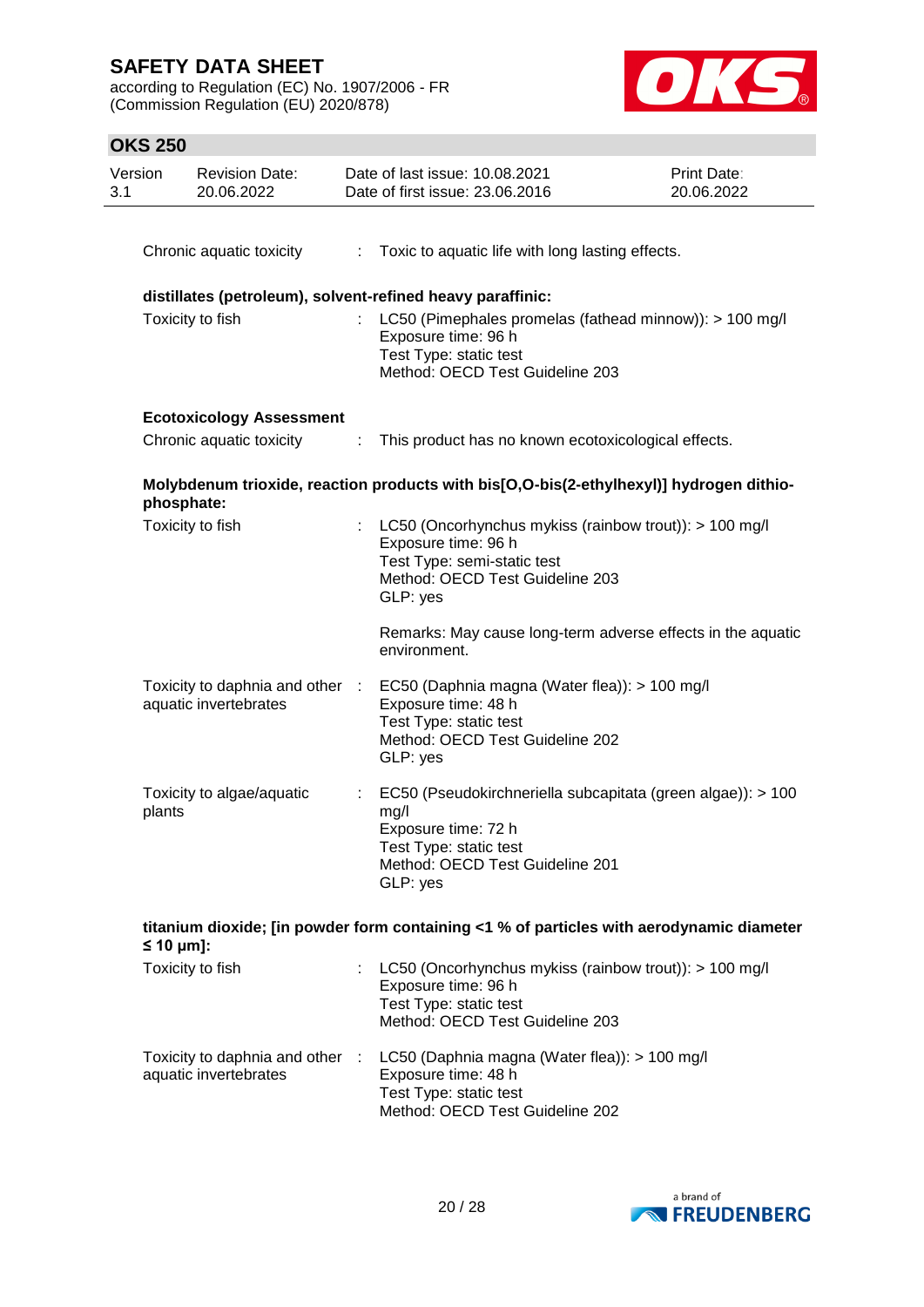according to Regulation (EC) No. 1907/2006 - FR (Commission Regulation (EU) 2020/878)



| Version<br>3.1 |                 | <b>Revision Date:</b><br>20.06.2022        |    | Date of last issue: 10.08.2021<br>Date of first issue: 23.06.2016                                                                                                                                                       | Print Date:<br>20.06.2022 |
|----------------|-----------------|--------------------------------------------|----|-------------------------------------------------------------------------------------------------------------------------------------------------------------------------------------------------------------------------|---------------------------|
|                |                 | 12.2 Persistence and degradability         |    |                                                                                                                                                                                                                         |                           |
|                | <b>Product:</b> | Biodegradability                           | ÷. | Remarks: No data available                                                                                                                                                                                              |                           |
|                | ity             |                                            |    | Physico-chemical removabil- : Remarks: No data available                                                                                                                                                                |                           |
|                |                 | Components:                                |    |                                                                                                                                                                                                                         |                           |
|                |                 | calcium dihydroxide:                       |    |                                                                                                                                                                                                                         |                           |
|                |                 | Biodegradability                           |    | Remarks: The methods for determining the biological degra-<br>dability are not applicable to inorganic substances.                                                                                                      |                           |
|                |                 | octadec-9-enoate]:                         |    | Amines, N-C16-C18-alkyl-(evennumbered, C18 unsaturated) propane-1,3-diaminium di[(9Z)-                                                                                                                                  |                           |
|                |                 | Biodegradability                           |    | Test Type: aerobic<br>Inoculum: activated sludge<br>Result: rapidly biodegradable<br>Biodegradation: 65 %<br>Exposure time: 28 d<br>Method: OECD Test Guideline 301D<br>GLP: yes                                        |                           |
|                | phosphate:      |                                            |    | Molybdenum trioxide, reaction products with bis[O,O-bis(2-ethylhexyl)] hydrogen dithio-                                                                                                                                 |                           |
|                |                 | Biodegradability                           |    | Result: Not rapidly biodegradable<br>Biodegradation: 11 %<br>Exposure time: 28 d<br>Method: OECD Test Guideline 301B                                                                                                    |                           |
|                |                 | 12.3 Bioaccumulative potential             |    |                                                                                                                                                                                                                         |                           |
|                | <b>Product:</b> |                                            |    |                                                                                                                                                                                                                         |                           |
|                |                 | <b>Bioaccumulation</b>                     |    | Remarks: This mixture contains no substance considered to<br>be persistent, bioaccumulating and toxic (PBT).<br>This mixture contains no substance considered to be very<br>persistent and very bioaccumulating (vPvB). |                           |
|                |                 | <b>Components:</b>                         |    |                                                                                                                                                                                                                         |                           |
|                |                 | octadec-9-enoate]:                         |    | Amines, N-C16-C18-alkyl-(evennumbered, C18 unsaturated) propane-1,3-diaminium di[(9Z)-                                                                                                                                  |                           |
|                |                 | <b>Bioaccumulation</b>                     | ÷. | Remarks: Bioaccumulation is unlikely.                                                                                                                                                                                   |                           |
|                |                 |                                            |    | distillates (petroleum), solvent-refined heavy paraffinic:                                                                                                                                                              |                           |
|                |                 | Partition coefficient: n-<br>octanol/water | ÷. | log Pow: > 4 (20 °C)                                                                                                                                                                                                    |                           |
|                |                 |                                            |    |                                                                                                                                                                                                                         | $h$ rand of               |

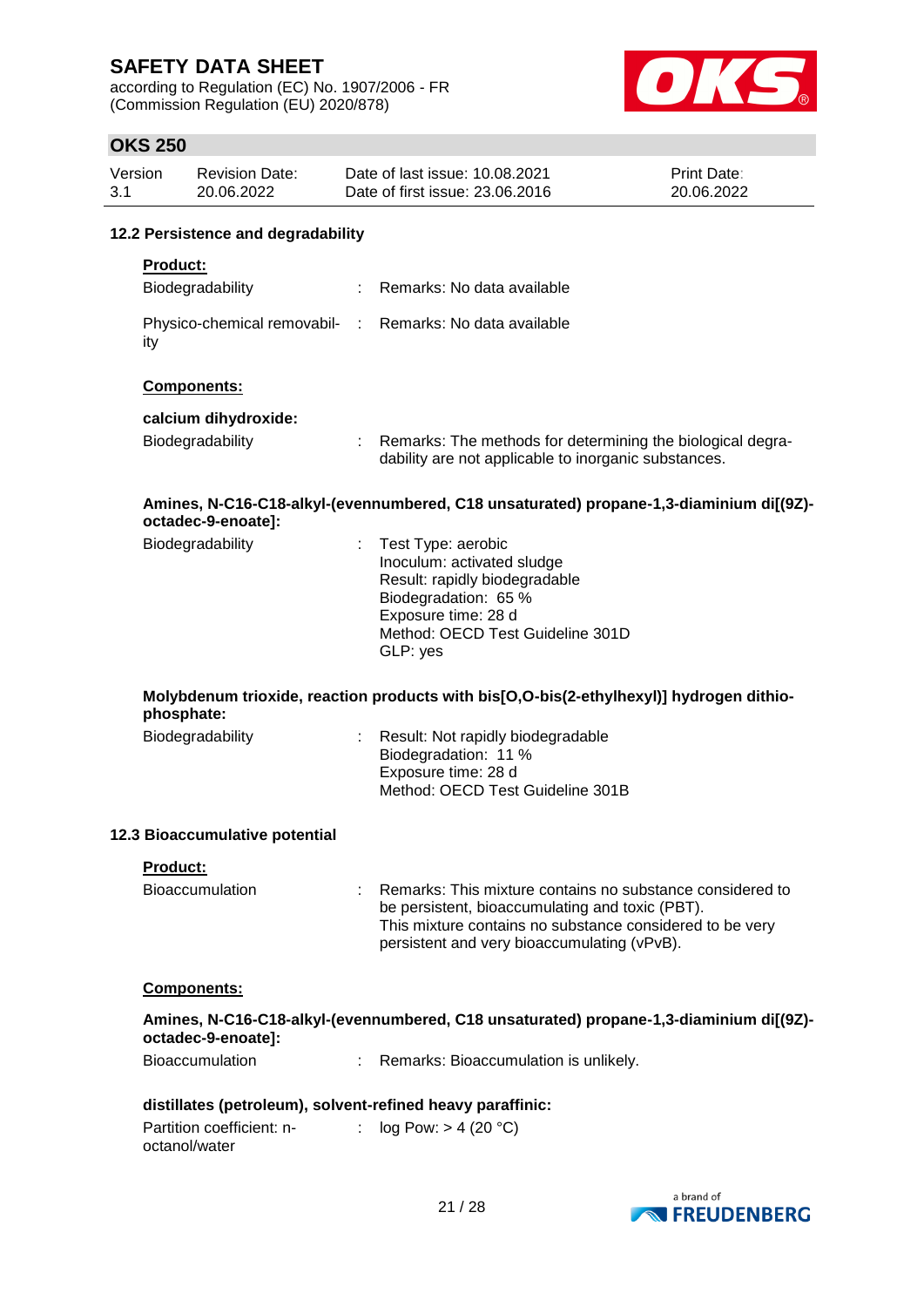according to Regulation (EC) No. 1907/2006 - FR (Commission Regulation (EU) 2020/878)



### **OKS 250**

| Version | <b>Revision Date:</b> | Date of last issue: 10.08.2021  | <b>Print Date:</b> |
|---------|-----------------------|---------------------------------|--------------------|
| -3.1    | 20.06.2022            | Date of first issue: 23,06,2016 | 20.06.2022         |

**Molybdenum trioxide, reaction products with bis[O,O-bis(2-ethylhexyl)] hydrogen dithiophosphate:**

| Partition coefficient: n- | : $log Pow: > 4$ |
|---------------------------|------------------|
| octanol/water             |                  |

#### **12.4 Mobility in soil**

# **Product:**

| Mobility                                           | : Remarks: No data available |
|----------------------------------------------------|------------------------------|
| Distribution among environ-<br>mental compartments | : Remarks: No data available |

### **12.5 Results of PBT and vPvB assessment**

### **Product:**

| Assessment | : This substance/mixture contains no components considered<br>to be either persistent, bioaccumulative and toxic (PBT), or<br>very persistent and very bioaccumulative (vPvB) at levels of<br>0.1% or higher. |
|------------|---------------------------------------------------------------------------------------------------------------------------------------------------------------------------------------------------------------|
|            |                                                                                                                                                                                                               |

### **Components:**

**titanium dioxide; [in powder form containing <1 % of particles with aerodynamic diameter ≤ 10 μm]:**

| Assessment | Non-classified vPvB substance. Non-classified PBT substance |  |
|------------|-------------------------------------------------------------|--|
|------------|-------------------------------------------------------------|--|

### **12.6 Endocrine disrupting properties**

| <b>Product:</b> |                                                                                                                                                                                                                                                                           |
|-----------------|---------------------------------------------------------------------------------------------------------------------------------------------------------------------------------------------------------------------------------------------------------------------------|
| Assessment      | The substance/mixture does not contain components consid-<br>ered to have endocrine disrupting properties according to<br>REACH Article 57(f) or Commission Delegated regulation<br>(EU) 2017/2100 or Commission Regulation (EU) 2018/605 at<br>levels of 0.1% or higher. |

### **12.7 Other adverse effects**

#### **Product:**

| Additional ecological infor- | Very toxic to aquatic organisms, may cause long-term adverse |
|------------------------------|--------------------------------------------------------------|
| mation                       | effects in the aquatic environment.                          |
|                              |                                                              |

### **Components:**

| Molybdenum trioxide, reaction products with bis[O,O-bis(2-ethylhexyl)] hydrogen dithio- |  |
|-----------------------------------------------------------------------------------------|--|
| phosphate:                                                                              |  |

| Additional ecological infor- | May cause long lasting harmful effects to aquatic life. |
|------------------------------|---------------------------------------------------------|
| mation                       |                                                         |

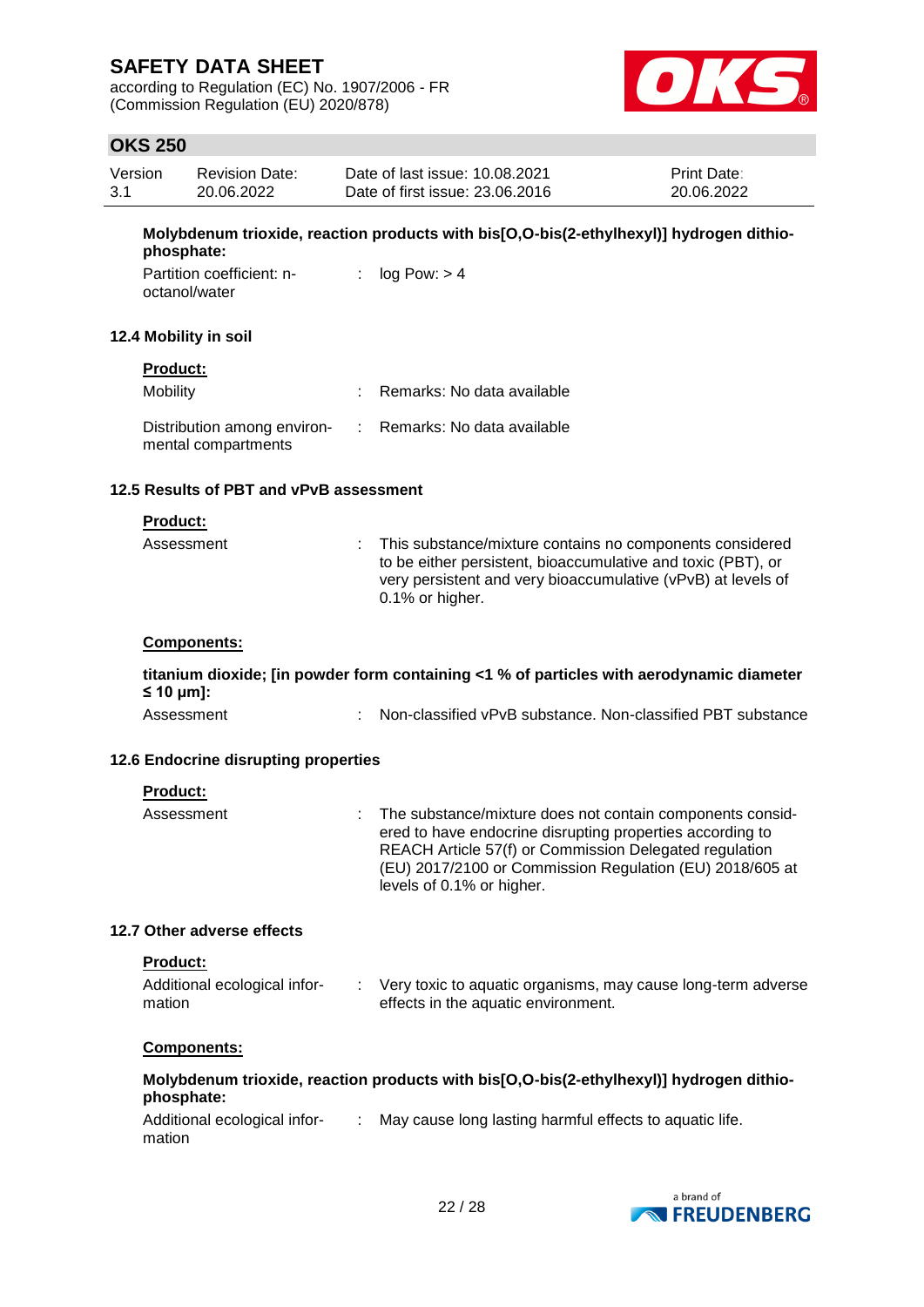according to Regulation (EC) No. 1907/2006 - FR (Commission Regulation (EU) 2020/878)



### **OKS 250**

| Version | <b>Revision Date:</b> | Date of last issue: 10.08.2021  | <b>Print Date:</b> |
|---------|-----------------------|---------------------------------|--------------------|
| -3.1    | 20.06.2022            | Date of first issue: 23,06,2016 | 20.06.2022         |

### **SECTION 13: Disposal considerations**

| 13.1 Waste treatment methods |  |                                                                                                                                                                                                                    |
|------------------------------|--|--------------------------------------------------------------------------------------------------------------------------------------------------------------------------------------------------------------------|
| Product                      |  | The product should not be allowed to enter drains, water<br>courses or the soil.<br>Do not dispose of with domestic refuse.<br>Dispose of as hazardous waste in compliance with local and<br>national regulations. |
|                              |  | Waste codes should be assigned by the user based on the<br>application for which the product was used.                                                                                                             |
| Contaminated packaging       |  | Packaging that is not properly emptied must be disposed of as<br>the unused product.<br>Dispose of waste product or used containers according to<br>local regulations.                                             |
|                              |  | The following Waste Codes are only suggestions:                                                                                                                                                                    |
| Waste Code                   |  | used product, unused product<br>12 01 12*, spent waxes and fats                                                                                                                                                    |
|                              |  | uncleaned packagings<br>15 01 10, packaging containing residues of or contaminated<br>by hazardous substances                                                                                                      |

### **SECTION 14: Transport information**

| 14.1 UN number or ID number  |  |                                                                                     |  |  |
|------------------------------|--|-------------------------------------------------------------------------------------|--|--|
| <b>ADN</b>                   |  | <b>UN 3077</b>                                                                      |  |  |
| <b>ADR</b>                   |  | <b>UN 3077</b>                                                                      |  |  |
| <b>RID</b>                   |  | <b>UN 3077</b>                                                                      |  |  |
| <b>IMDG</b>                  |  | <b>UN 3077</b>                                                                      |  |  |
| <b>IATA</b>                  |  | <b>UN 3077</b>                                                                      |  |  |
| 14.2 UN proper shipping name |  |                                                                                     |  |  |
| <b>ADN</b>                   |  | : ENVIRONMENTALLY HAZARDOUS SUBSTANCE, SOLID,<br>N.O.S.<br>$\left( \right)$         |  |  |
| <b>ADR</b>                   |  | : ENVIRONMENTALLY HAZARDOUS SUBSTANCE, SOLID,<br>N.O.S.<br>(fatty amine derivative) |  |  |
| <b>RID</b>                   |  | ENVIRONMENTALLY HAZARDOUS SUBSTANCE, SOLID,<br>N.O.S.                               |  |  |

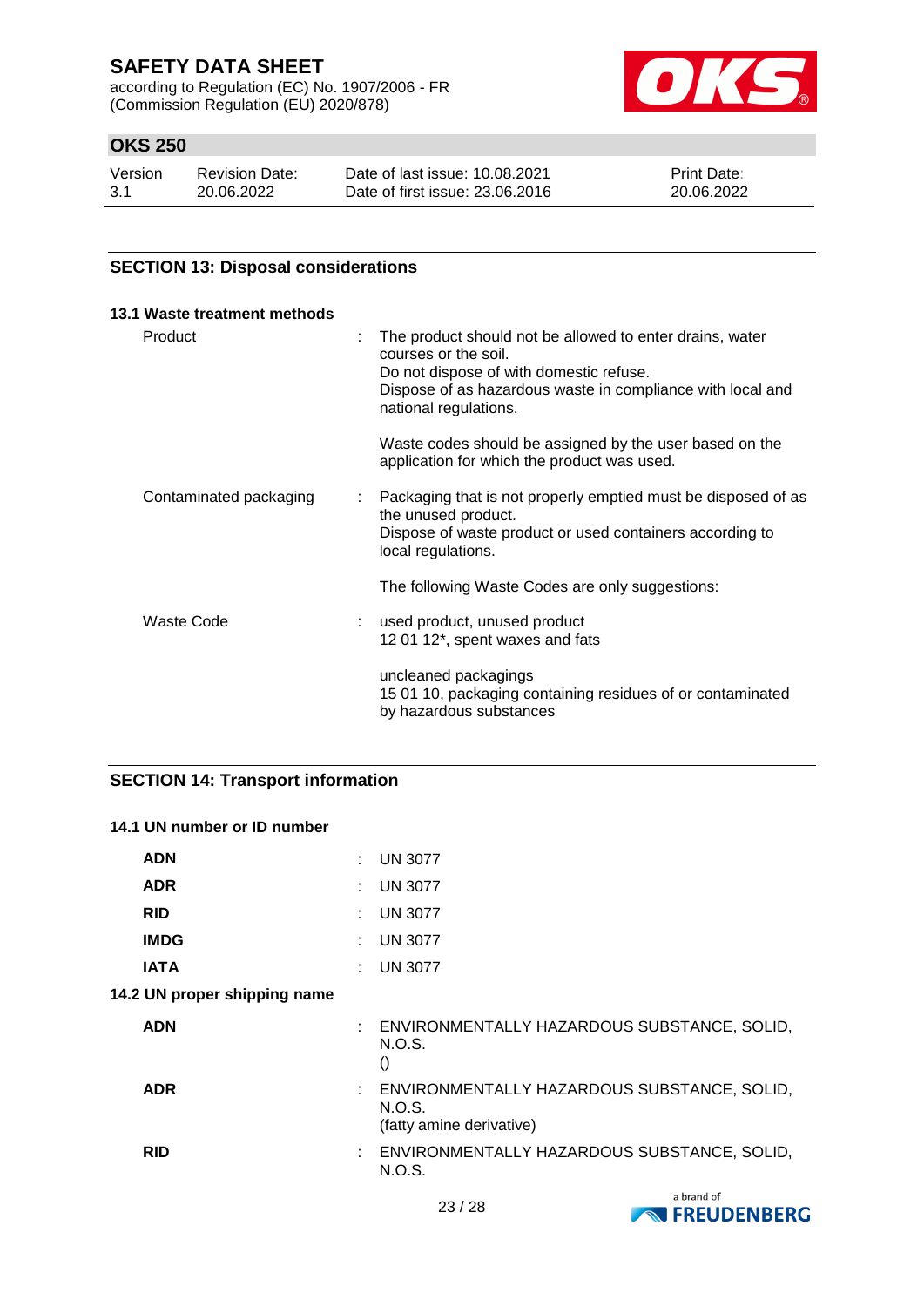according to Regulation (EC) No. 1907/2006 - FR (Commission Regulation (EU) 2020/878)



| Version<br>3.1 |                      | <b>Revision Date:</b><br>20.06.2022                                                                                                                                                                                                                                                                                  | Date of last issue: 10.08.2021<br>Date of first issue: 23.06.2016                 | Print Date:<br>20.06.2022 |
|----------------|----------------------|----------------------------------------------------------------------------------------------------------------------------------------------------------------------------------------------------------------------------------------------------------------------------------------------------------------------|-----------------------------------------------------------------------------------|---------------------------|
|                |                      |                                                                                                                                                                                                                                                                                                                      | $\left( \right)$                                                                  |                           |
|                | <b>IMDG</b>          |                                                                                                                                                                                                                                                                                                                      | ENVIRONMENTALLY HAZARDOUS SUBSTANCE, SOLID,<br>N.O.S.<br>(fatty amine derivative) |                           |
|                | <b>IATA</b>          |                                                                                                                                                                                                                                                                                                                      | Environmentally hazardous substance, solid, n.o.s.<br>(fatty amine derivative)    |                           |
|                |                      | 14.3 Transport hazard class(es)                                                                                                                                                                                                                                                                                      |                                                                                   |                           |
|                | <b>ADN</b>           |                                                                                                                                                                                                                                                                                                                      | 9                                                                                 |                           |
|                | <b>ADR</b>           |                                                                                                                                                                                                                                                                                                                      | 9                                                                                 |                           |
|                | <b>RID</b>           |                                                                                                                                                                                                                                                                                                                      | 9                                                                                 |                           |
|                | <b>IMDG</b>          |                                                                                                                                                                                                                                                                                                                      | 9                                                                                 |                           |
|                | <b>IATA</b>          |                                                                                                                                                                                                                                                                                                                      | 9                                                                                 |                           |
|                |                      | 14.4 Packing group                                                                                                                                                                                                                                                                                                   |                                                                                   |                           |
|                | <b>ADN</b>           |                                                                                                                                                                                                                                                                                                                      |                                                                                   |                           |
|                |                      | Packing group<br><b>Classification Code</b>                                                                                                                                                                                                                                                                          | Ш<br>M7                                                                           |                           |
|                |                      | <b>Hazard Identification Number</b>                                                                                                                                                                                                                                                                                  | 90                                                                                |                           |
|                | Labels               |                                                                                                                                                                                                                                                                                                                      | 9                                                                                 |                           |
|                | <b>ADR</b><br>Labels | Packing group<br><b>Classification Code</b><br><b>Hazard Identification Number</b><br>Tunnel restriction code                                                                                                                                                                                                        | Ш<br>M7<br>90<br>9<br>$(-)$                                                       |                           |
|                | <b>RID</b>           |                                                                                                                                                                                                                                                                                                                      |                                                                                   |                           |
|                |                      | Packing group<br><b>Classification Code</b><br><b>Hazard Identification Number</b><br>Labels and the state of the state of the state of the state of the state of the state of the state of the state of the state of the state of the state of the state of the state of the state of the state of the state of the | Ш<br>M7<br>90<br>9                                                                |                           |
|                | <b>IMDG</b>          |                                                                                                                                                                                                                                                                                                                      |                                                                                   |                           |
|                |                      | Packing group                                                                                                                                                                                                                                                                                                        | $\mathbf{III}$                                                                    |                           |
|                | Labels<br>EmS Code   |                                                                                                                                                                                                                                                                                                                      | 9<br>$F-A, S-F$                                                                   |                           |
|                |                      | <b>IATA (Cargo)</b><br>Packing instruction (cargo                                                                                                                                                                                                                                                                    | 956                                                                               |                           |
|                | aircraft)            | Packing instruction (LQ)                                                                                                                                                                                                                                                                                             | Y956                                                                              |                           |
|                |                      | Packing group                                                                                                                                                                                                                                                                                                        | $\mathbf{III}$                                                                    |                           |
|                | Labels               |                                                                                                                                                                                                                                                                                                                      | Miscellaneous Dangerous Goods                                                     |                           |
|                | ger aircraft)        | <b>IATA (Passenger)</b><br>Packing instruction (passen-                                                                                                                                                                                                                                                              | 956                                                                               |                           |
|                |                      | Packing instruction (LQ)<br>Packing group                                                                                                                                                                                                                                                                            | Y956<br>Ш                                                                         |                           |
|                | Labels               |                                                                                                                                                                                                                                                                                                                      | Miscellaneous Dangerous Goods                                                     |                           |

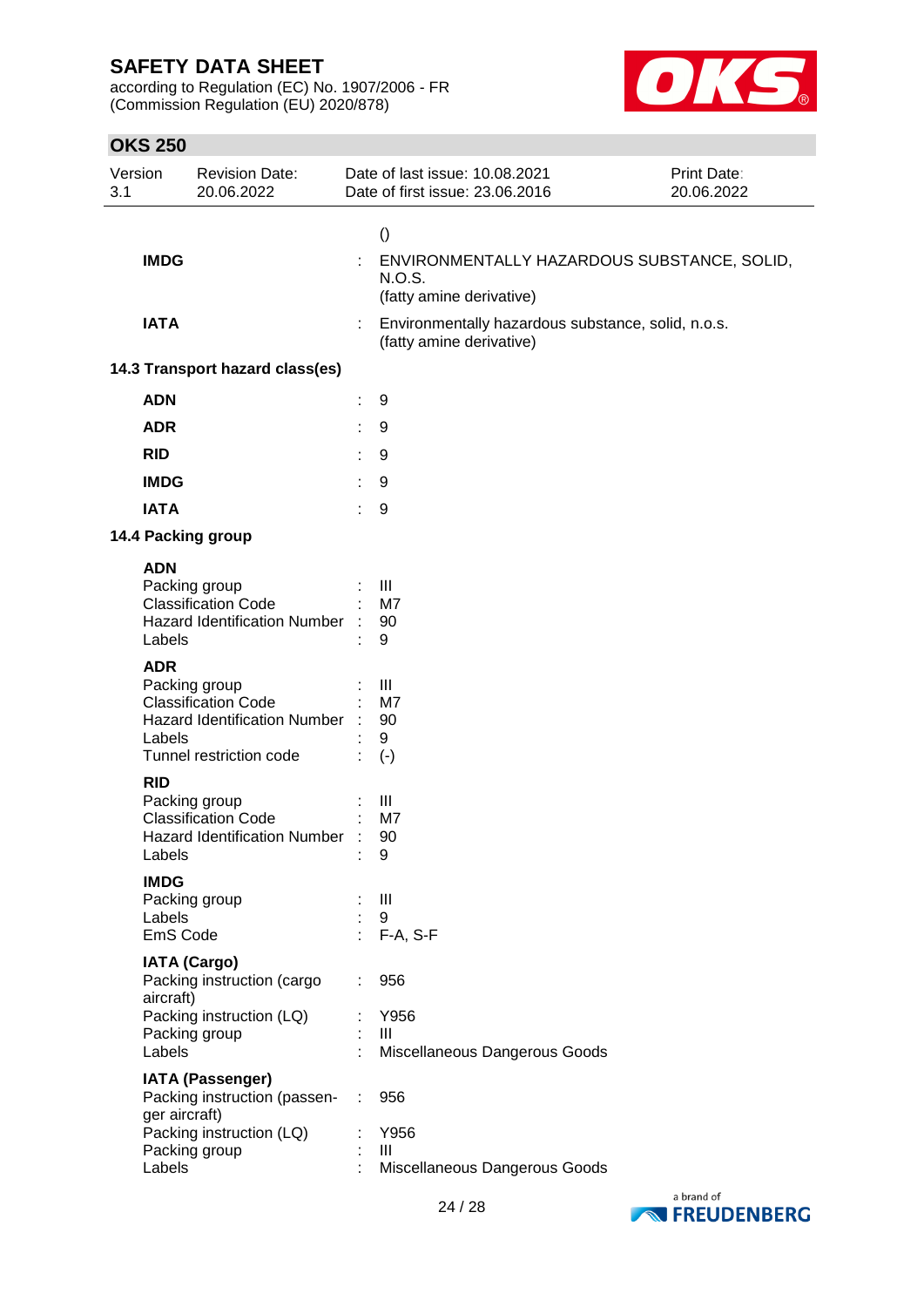according to Regulation (EC) No. 1907/2006 - FR (Commission Regulation (EU) 2020/878)



### **OKS 250**

| Version | <b>Revision Date:</b> | Date of last issue: 10.08.2021  | <b>Print Date:</b> |
|---------|-----------------------|---------------------------------|--------------------|
| -3.1    | 20.06.2022            | Date of first issue: 23,06,2016 | 20.06.2022         |

#### **14.5 Environmental hazards**

| <b>ADN</b><br>Environmentally hazardous              |   | ves |
|------------------------------------------------------|---|-----|
| <b>ADR</b><br>Environmentally hazardous              |   | ves |
| RID<br>Environmentally hazardous                     |   | ves |
| <b>IMDG</b><br>Marine pollutant                      |   | ves |
| <b>IATA (Passenger)</b><br>Environmentally hazardous | ÷ | ves |
| <b>IATA (Cargo)</b><br>Environmentally hazardous     |   |     |

### **14.6 Special precautions for user**

The transport classification(s) provided herein are for informational purposes only, and solely based upon the properties of the unpackaged material as it is described within this Safety Data Sheet. Transportation classifications may vary by mode of transportation, package sizes, and variations in regional or country regulations.

#### **14.7 Maritime transport in bulk according to IMO instruments**

| Remarks |  |
|---------|--|
|         |  |

: Not applicable for product as supplied.

### **SECTION 15: Regulatory information**

#### **15.1 Safety, health and environmental regulations/legislation specific for the substance or mixture**

| REACH - Restrictions on the manufacture, placing on<br>the market and use of certain dangerous substances,<br>mixtures and articles (Annex XVII) |    | $\therefore$ Not applicable                                                                                                      |
|--------------------------------------------------------------------------------------------------------------------------------------------------|----|----------------------------------------------------------------------------------------------------------------------------------|
| REACH - Candidate List of Substances of Very High<br>Concern for Authorisation (Article 59).<br>(EU SVHC)                                        |    | : This product does not contain sub-<br>stances of very high concern (Regu-<br>lation (EC) No 1907/2006 (REACH),<br>Article 57). |
| REACH - List of substances subject to authorisation<br>(Annex XIV)<br>(EU. REACH-Annex XIV)                                                      |    | : Not applicable                                                                                                                 |
| Regulation (EC) No 1005/2009 on substances that de-<br>plete the ozone layer<br>(EC 1005/2009)                                                   |    | Not applicable                                                                                                                   |
| Regulation (EU) 2019/1021 on persistent organic pollu-<br>tants (recast)<br>(EU POP)                                                             | ÷  | Not applicable                                                                                                                   |
| Regulation (EC) No 649/2012 of the European Parlia-                                                                                              | ÷. | Not applicable                                                                                                                   |

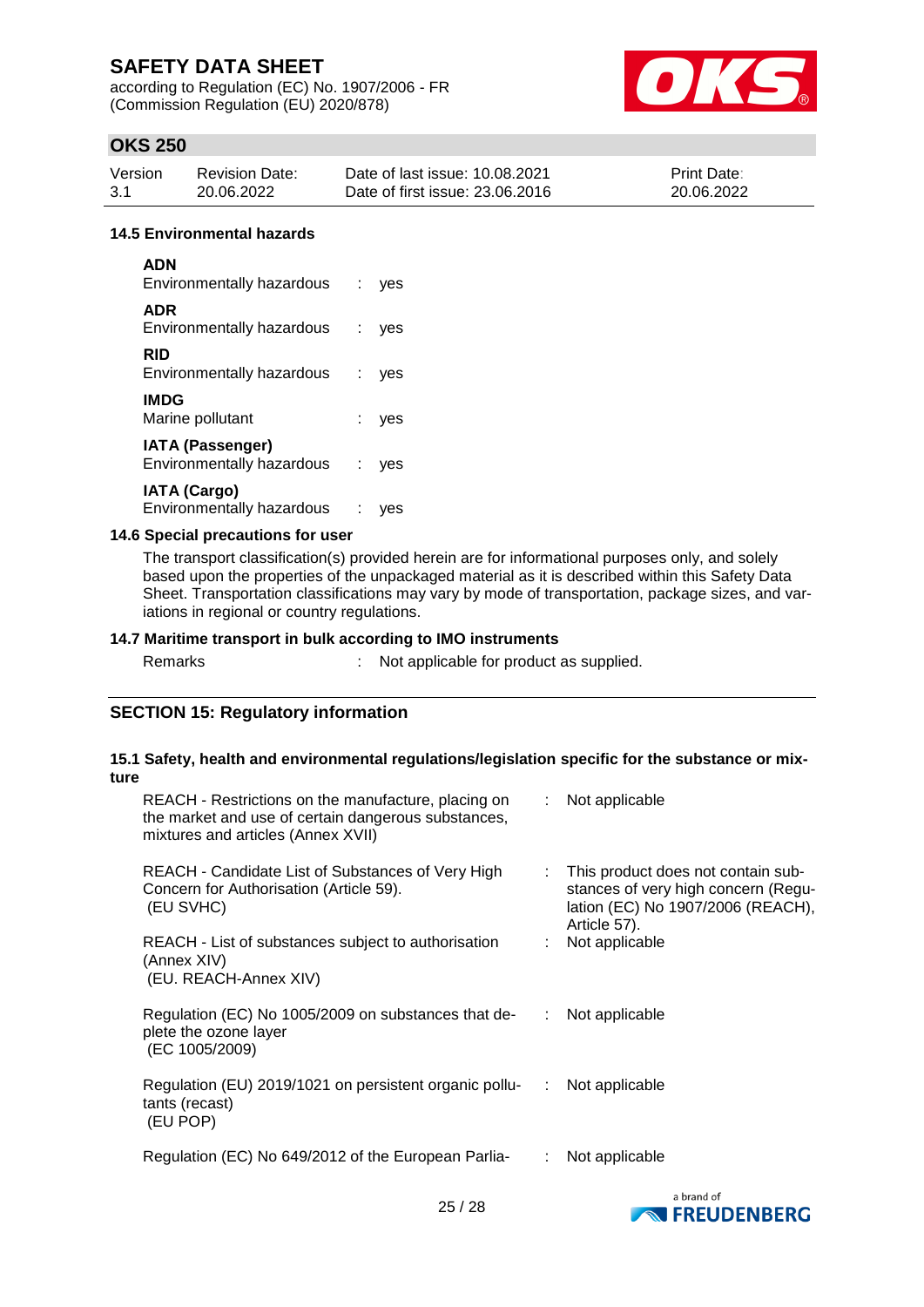according to Regulation (EC) No. 1907/2006 - FR (Commission Regulation (EU) 2020/878)



### **OKS 250**

| Version<br>3.1                                                                              |          | <b>Revision Date:</b><br>20.06.2022                                                                |    | Date of last issue: 10.08.2021<br>Date of first issue: 23.06.2016                                                                                                         | Print Date:<br>20.06.2022 |
|---------------------------------------------------------------------------------------------|----------|----------------------------------------------------------------------------------------------------|----|---------------------------------------------------------------------------------------------------------------------------------------------------------------------------|---------------------------|
| ment and the Council concerning the export and import<br>of dangerous chemicals<br>(EU PIC) |          |                                                                                                    |    |                                                                                                                                                                           |                           |
|                                                                                             | stances. | Parliament and of the Council on the control of<br>major-accident hazards involving dangerous sub- |    | Seveso III: Directive 2012/18/EU of the European : E1                                                                                                                     | ENVIRONMENTAL HAZARDS     |
|                                                                                             |          | Occupational Illnesses (R-<br>461-3, France)                                                       |    | $: 36, 49, 49$ bis, 36 bis, 25, 34                                                                                                                                        |                           |
|                                                                                             |          | Reinforced medical supervi-<br>sion (R4624-18)                                                     | ÷  | The product has no CMR properties                                                                                                                                         |                           |
|                                                                                             |          | Installations classified for the<br>protection of the environment<br>(Environment Code R511-9)     | л. | 4510                                                                                                                                                                      |                           |
|                                                                                             |          | Volatile organic compounds                                                                         |    | Directive 2010/75/EU of 24 November 2010 on industrial<br>emissions (integrated pollution prevention and control)<br>Volatile organic compounds (VOC) content: $< 0.01$ % |                           |

### **15.2 Chemical safety assessment**

This information is not available.

### **SECTION 16: Other information**

### **Full text of H-Statements**

| H <sub>304</sub><br>H <sub>315</sub><br>H317 | May be fatal if swallowed and enters airways.<br>Causes skin irritation.<br>May cause an allergic skin reaction. |
|----------------------------------------------|------------------------------------------------------------------------------------------------------------------|
| H318                                         | Causes serious eye damage.                                                                                       |
| H319                                         | Causes serious eye irritation.                                                                                   |
| H <sub>335</sub>                             | May cause respiratory irritation.                                                                                |
| H373                                         | May cause damage to organs through prolonged or repeated<br>exposure if swallowed.                               |
| H400                                         | Very toxic to aquatic life.                                                                                      |
| H411                                         | Toxic to aquatic life with long lasting effects.                                                                 |
| H413                                         | May cause long lasting harmful effects to aquatic life.                                                          |

### **Full text of other abbreviations**

Note L **Interpreteral Contract Contract Contract** : The harmonised classification as a carcinogen applies unless it can be shown that the substance contains less than 3 % of

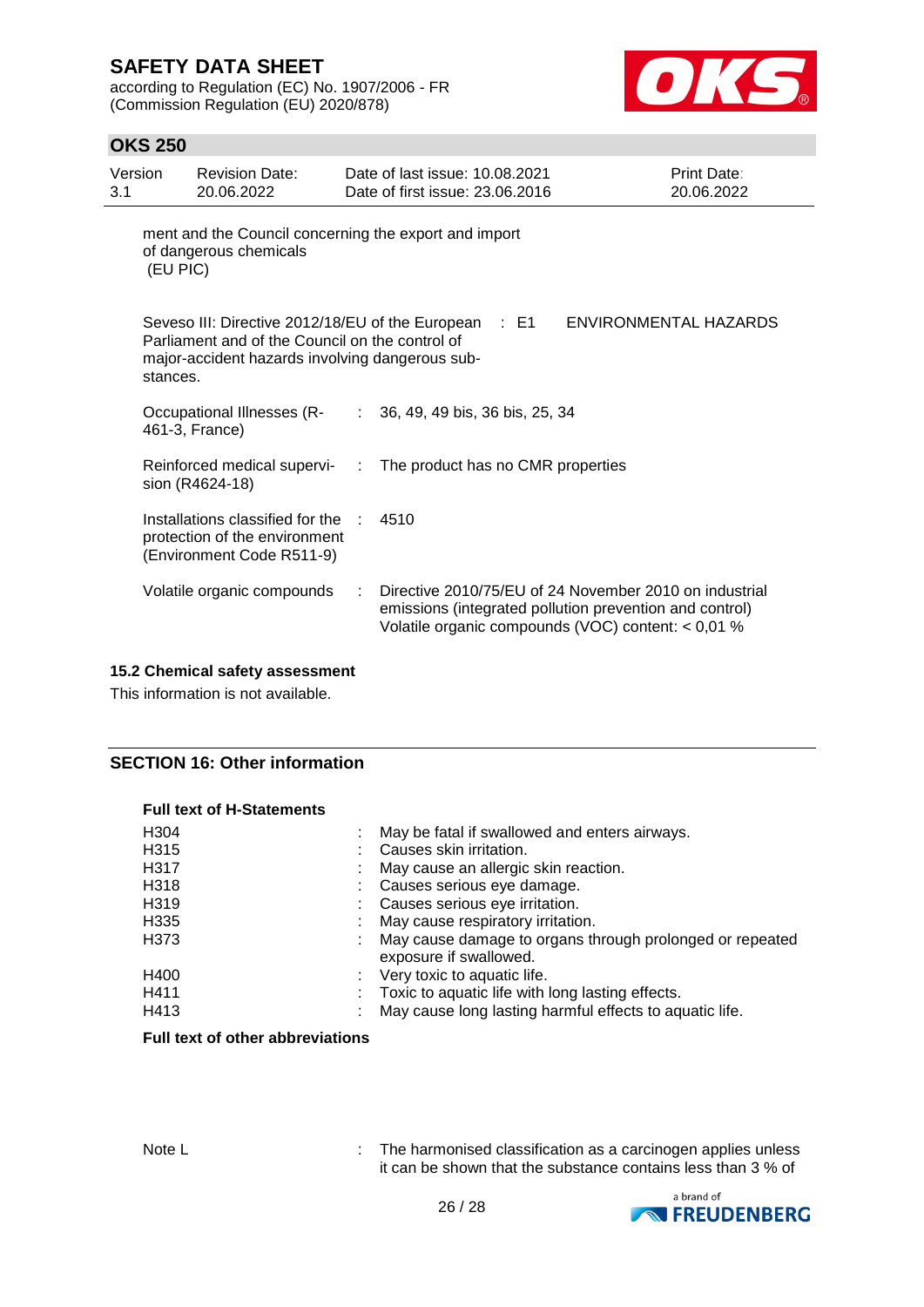according to Regulation (EC) No. 1907/2006 - FR (Commission Regulation (EU) 2020/878)



### **OKS 250**

| Version<br>3.1 | <b>Revision Date:</b><br>20.06.2022 |                                                                                                                                                                                                                                                                                                                                                                                                                | Date of last issue: 10.08.2021<br>Date of first issue: 23,06,2016                                                       | Print Date:<br>20.06.2022 |
|----------------|-------------------------------------|----------------------------------------------------------------------------------------------------------------------------------------------------------------------------------------------------------------------------------------------------------------------------------------------------------------------------------------------------------------------------------------------------------------|-------------------------------------------------------------------------------------------------------------------------|---------------------------|
|                |                                     | dimethyl sulphoxide extract as measured by IP 346 ("Determi-<br>nation of polycyclic aromatics in unused lubricating base oils<br>and asphaltene free petroleum fractions - Dimethyl sulphoxide<br>extraction refractive index method"Institute of Petroleum, Lon-<br>don), in which case a classification in accordance with Title II<br>of this Regulation shall be performed also for that hazard<br>class. |                                                                                                                         |                           |
|                | 2017/164/EU                         |                                                                                                                                                                                                                                                                                                                                                                                                                | Europe. Commission Directive 2017/164/EU establishing a<br>fourth list of indicative occupational exposure limit values |                           |
| FR VLE         |                                     |                                                                                                                                                                                                                                                                                                                                                                                                                | France. Occupational Exposure Limits (INRS)                                                                             |                           |
|                | 2017/164/EU / STEL                  |                                                                                                                                                                                                                                                                                                                                                                                                                | Short term exposure limit                                                                                               |                           |
|                | 2017/164/EU / TWA                   |                                                                                                                                                                                                                                                                                                                                                                                                                | Limit Value - eight hours                                                                                               |                           |
|                | FR VLE / VME                        |                                                                                                                                                                                                                                                                                                                                                                                                                | <b>Time Weighted Average</b>                                                                                            |                           |
|                | FR VLE / VLCT (VLE)                 |                                                                                                                                                                                                                                                                                                                                                                                                                | <b>Short Term Exposure Limit</b>                                                                                        |                           |

ADN - European Agreement concerning the International Carriage of Dangerous Goods by Inland Waterways; ADR - Agreement concerning the International Carriage of Dangerous Goods by Road; AIIC - Australian Inventory of Industrial Chemicals; ASTM - American Society for the Testing of Materials; bw - Body weight; CLP - Classification Labelling Packaging Regulation; Regulation (EC) No 1272/2008; CMR - Carcinogen, Mutagen or Reproductive Toxicant; DIN - Standard of the German Institute for Standardisation; DSL - Domestic Substances List (Canada); ECHA - European Chemicals Agency; EC-Number - European Community number; ECx - Concentration associated with x% response; ELx - Loading rate associated with x% response; EmS - Emergency Schedule; ENCS - Existing and New Chemical Substances (Japan); ErCx - Concentration associated with x% growth rate response; GHS - Globally Harmonized System; GLP - Good Laboratory Practice; IARC - International Agency for Research on Cancer; IATA - International Air Transport Association; IBC - International Code for the Construction and Equipment of Ships carrying Dangerous Chemicals in Bulk; IC50 - Half maximal inhibitory concentration; ICAO - International Civil Aviation Organization; IECSC - Inventory of Existing Chemical Substances in China; IMDG - International Maritime Dangerous Goods; IMO - International Maritime Organization; ISHL - Industrial Safety and Health Law (Japan); ISO - International Organisation for Standardization; KECI - Korea Existing Chemicals Inventory; LC50 - Lethal Concentration to 50 % of a test population; LD50 - Lethal Dose to 50% of a test population (Median Lethal Dose); MARPOL - International Convention for the Prevention of Pollution from Ships; n.o.s. - Not Otherwise Specified; NO(A)EC - No Observed (Adverse) Effect Concentration; NO(A)EL - No Observed (Adverse) Effect Level; NOELR - No Observable Effect Loading Rate; NZIoC - New Zealand Inventory of Chemicals; OECD - Organization for Economic Co-operation and Development; OPPTS - Office of Chemical Safety and Pollution Prevention; PBT - Persistent, Bioaccumulative and Toxic substance; PICCS - Philippines Inventory of Chemicals and Chemical Substances; (Q)SAR - (Quantitative) Structure Activity Relationship; REACH - Regulation (EC) No 1907/2006 of the European Parliament and of the Council concerning the Registration, Evaluation, Authorisation and Restriction of Chemicals; RID - Regulations concerning the International Carriage of Dangerous Goods by Rail; SADT - Self-Accelerating Decomposition Temperature; SDS - Safety Data Sheet; SVHC - Substance of Very High Concern; TCSI - Taiwan Chemical Substance Inventory; TECI - Thailand Existing Chemicals Inventory; TRGS - Technical Rule for Hazardous Substances; TSCA - Toxic Substances Control Act (United States); UN - United Nations; vPvB - Very Persistent and Very Bioaccumulative

#### **Further information**

#### **Classification of the mixture: Classification procedure:**

Skin Irrit. 2 H315 Calculation method